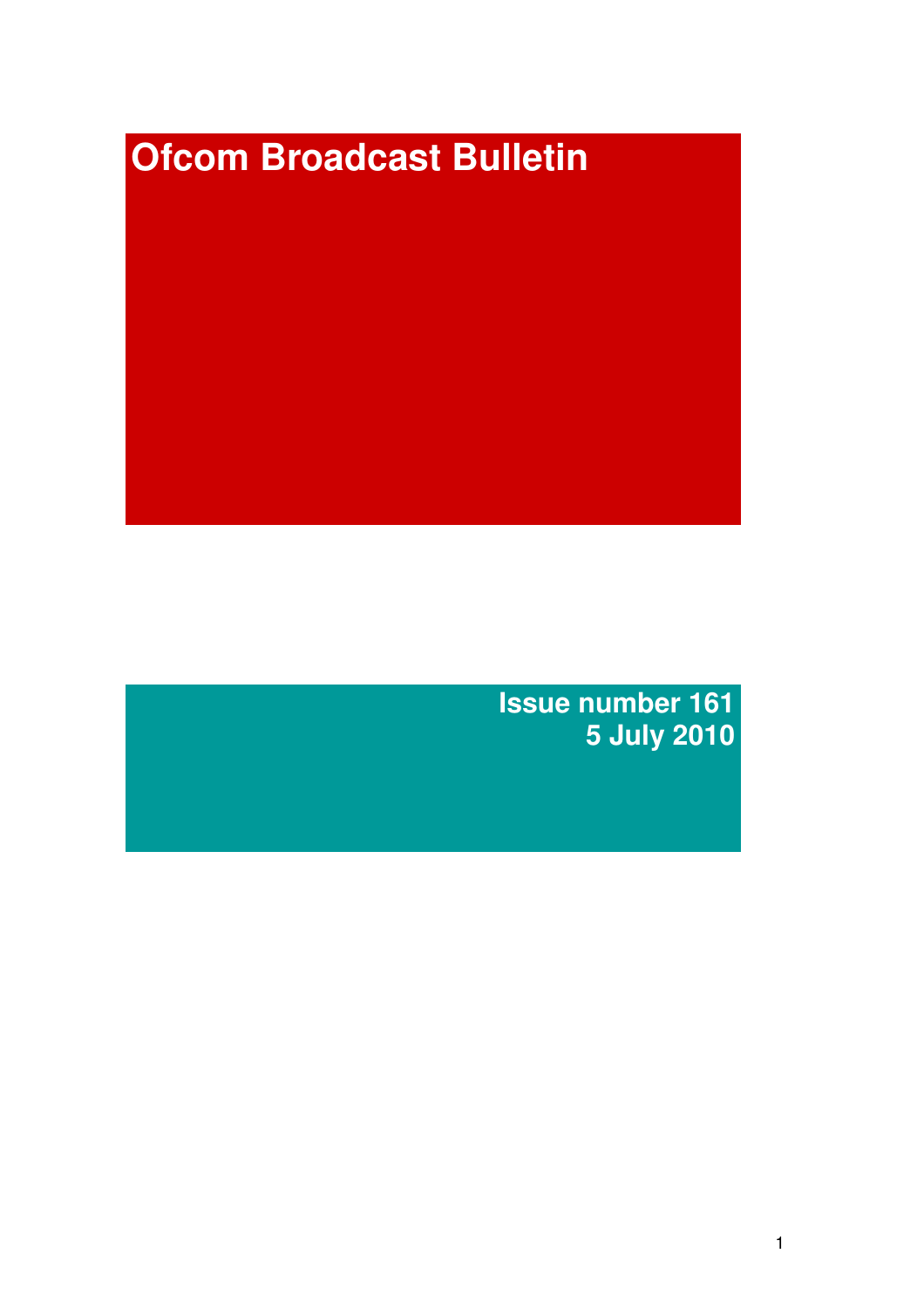# **Contents**

| Introduction                                                                                                                                   | 3  |
|------------------------------------------------------------------------------------------------------------------------------------------------|----|
| <b>Note to Broadcasters</b><br><b>Broadcasting Code Review:</b><br>Sections Nine and Ten of the Code                                           | 4  |
| <b>Standards cases</b>                                                                                                                         |    |
| <u>In Breach</u>                                                                                                                               |    |
| Dum Hai Tou Entertain Kar<br>ARY Digital, 31 March 2010, 19:30                                                                                 | 5  |
| Not in Breach                                                                                                                                  |    |
| Sky News Leaders' Debate and other programmes<br>Sky News, 22 April 2010, 20:00<br>Sky News, 8 May 2010, 15:15<br>Sky News, 10 May 2010, 15:39 | 8  |
| <b>The Door</b><br>ITV1, 2 April 2010 at 20:25 and 3 April 2010 at 21:00<br><b>This Morning</b><br>ITV1, 31 March 2010 at 10:30                | 16 |
| <b>Fairness &amp; Privacy cases</b>                                                                                                            |    |
| There are no Fairness & Privacy Adjudications in this Bulletin.                                                                                |    |
| Other programmes not in breach                                                                                                                 | 19 |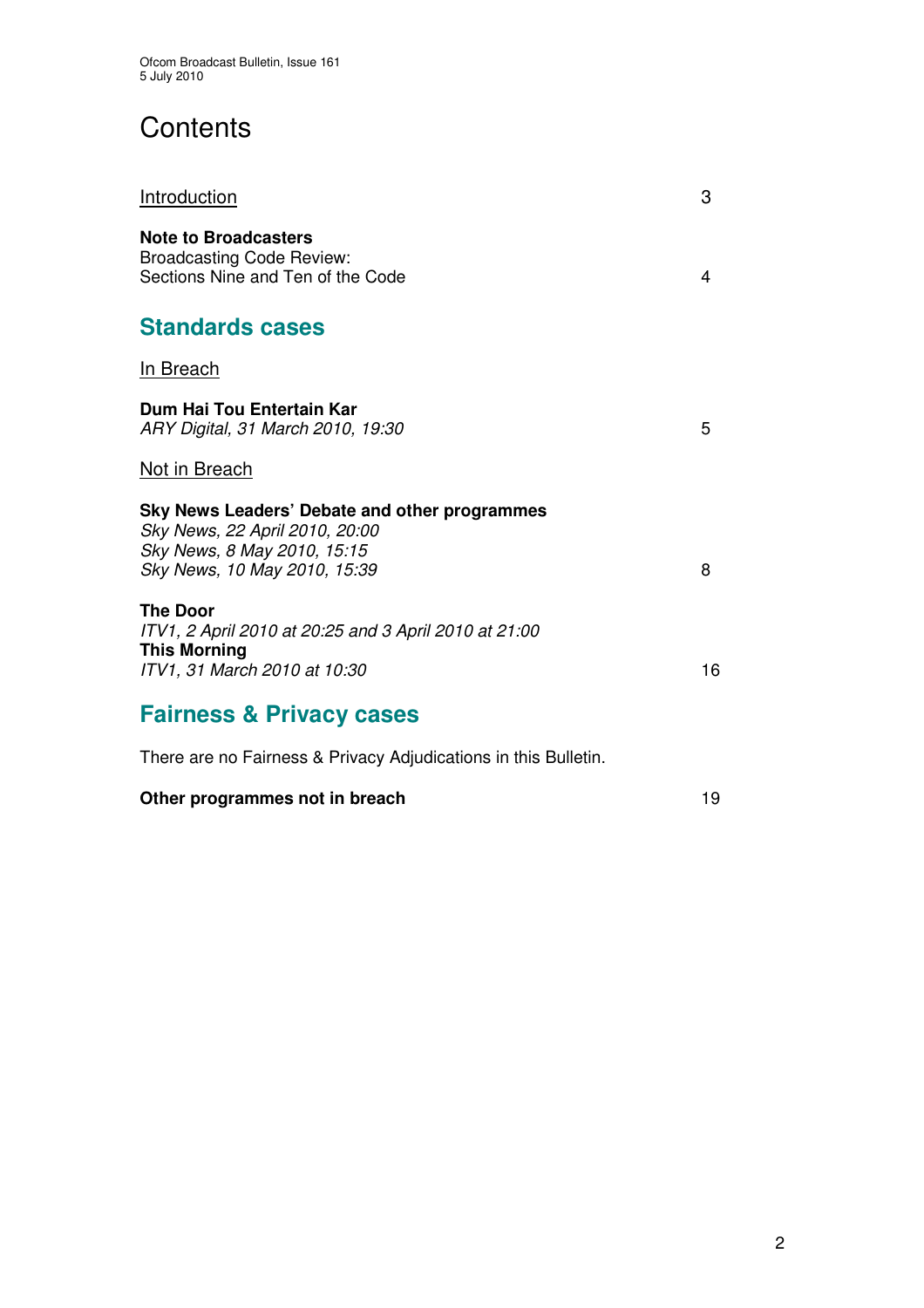# Introduction

The Broadcast Bulletin reports on the outcome of investigations into alleged breaches of those Ofcom codes which broadcasting licensees are required to comply. These include:

a) Ofcom's Broadcasting Code ("the Code") which took effect on 16 December 2009 and covers all programmes broadcast on or after 16 December 2009. The Broadcasting Code can be found at http://www.ofcom.org.uk/tv/ifi/codes/bcode/.

Note: Programmes broadcast prior to 16 December 2009 are covered by the 2005 Code which came into effect on 25 July 2005 (with the exception of Rule 10.17 which came into effect on 1 July 2005). The 2005 Code can be found at http://www.ofcom.org.uk/tv/ifi/codes/bcode\_2005/.

- b) the Code on the Scheduling of Television Advertising ("COSTA") which came into effect on 1 September 2008 and contains rules on how much advertising and teleshopping may be scheduled in programmes, how many breaks are allowed and when they may be taken. COSTA can be found at http://www.ofcom.org.uk/tv/ifi/codes/code\_adv/tacode.pdf.
- c) other codes and requirements that may also apply to broadcasters, depending on their circumstances. These include the Code on Television Access Services (which sets out how much subtitling, signing and audio description relevant licensees must provide), the Code on Electronic Programme Guides, the Code on Listed Events, and the Cross Promotion Code. Links to all these codes can be found at http://www.ofcom.org.uk/tv/ifi/codes/

From time to time adjudications relating to advertising content may appear in the Bulletin in relation to areas of advertising regulation which remain with Ofcom (including the application of statutory sanctions by Ofcom).

It is Ofcom's policy to describe fully the content in television and radio programmes that is subject to broadcast investigations. Some of the language and descriptions used in Ofcom's Broadcast Bulletin may therefore cause offence.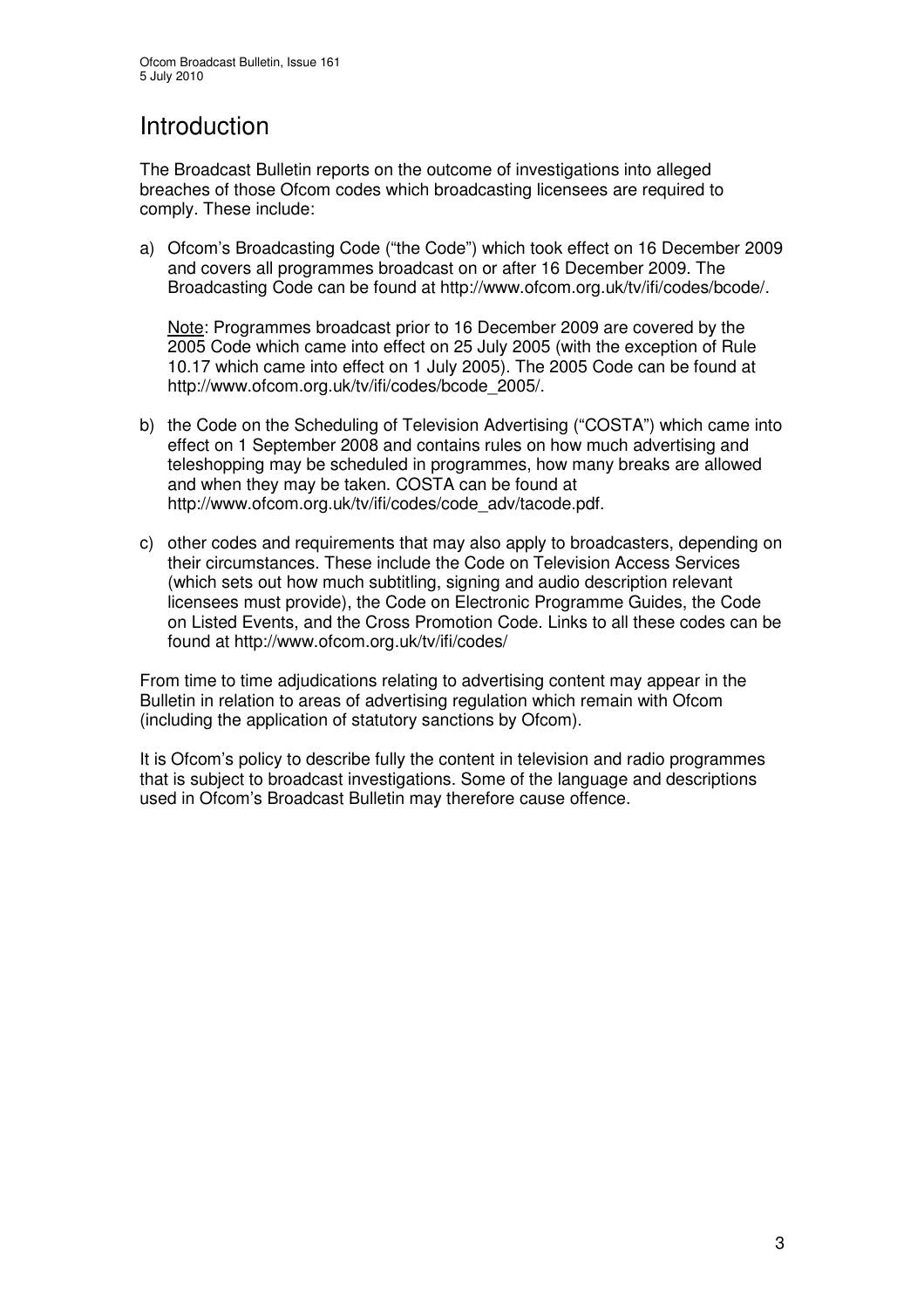# **Note to Broadcasters**

## **Broadcasting Code Review: Sections Nine and Ten of the Code**

On 28 June 2010, Ofcom published its proposals for revising Sections Nine (sponsorship) and Ten (commercial references and other matters) of the Code.

The proposals include new rules to allow product placement on television and liberalisation of the rules on paid-for references to brands and products in radio programmes.

The proposals are set out in two separate consultations which are open until Friday, 17 September 2010.

The consultation for the proposals relating to television programming can be found here: http://www.ofcom.org.uk/consult/condocs/bcrtv2010/.

The consultation for the proposals relating to radio programming can be found here: http://www.ofcom.org.uk/consult/condocs/bcrradio2010/.

**Broadcasters should note that, until Ofcom has issued the revised Code, following the closure of these consultations, they must comply with the current Code rules which remain in force.**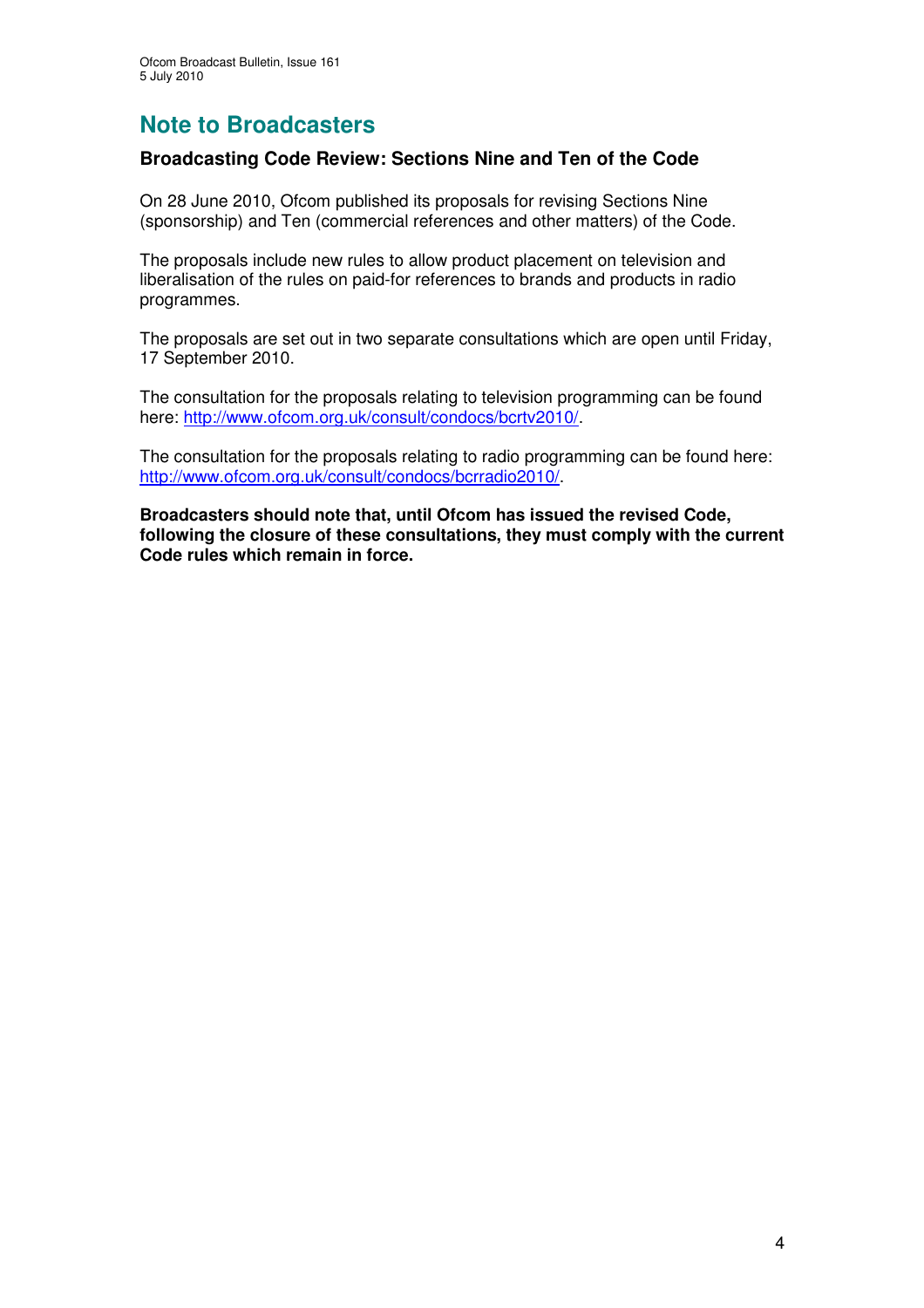# **Standards cases**

## **In Breach**

## **Dum Hai Tou Entertain Kar**

*ARY Digital, 31 March 2010, 19:30*

#### **Introduction**

ARY Digital is a general entertainment channel serving a UK Pakistani audience, and is broadcast on cable and satellite platforms. *Dum Hai Tou Entertain Kar* ("Entertain, If You Dare") is a Pakistani talent show. Ofcom received two complaints that in this particular episode a contestant slit a chicken's throat on air and drank its blood while the chicken was still struggling. The complainants considered this content was inappropriate for broadcast at this time. They said that the programme was offensive, particularly given it was broadcast during school holidays when families might be watching together, and that there was no warning of the impending act of cruelty.

Having reviewed the content, Ofcom asked ARY Digital (UK) Limited ("ARY" or the "Licensee"), which is the licence holder and provides compliance for the channel, for its comments under the following Rules of the Code: Rule 1.3 (children must be protected from unsuitable material by appropriate scheduling); and Rule 2.3 (offensive material must be justified by the context).

#### **Response**

ARY apologised for any offence caused by the killing of the chicken on air, and said that it would "try to make sure that in future we do not procure such content".

With regard to Rule 1.3, having reviewed the material, the licensee acknowledged that the programme did not comply with the Code as it was transmitted before the watershed. ARY said that since it had been informed of this act featuring on the show it had taken the whole series off air and the remaining episodes had not been broadcast.

With regard to Rule 2.3, ARY said the killing and drinking the blood of the chicken should be seen in the context of this particular programme with its nature and format. It said the series had mostly included singers, actors, comedians, street performers and dancers but the programme also invited anyone to appear who could "amaze the audience and the judges by doing something extra-ordinary". ARY also stated "we've had a disclaimer on this show, warning the audience of the nature of the show".

ARY said that most of its programmes are produced in Pakistan and that they were broadcast in the UK "*almost simultaneously*". However, it assured Ofcom that it would no longer broadcast programmes so quickly in the UK after their broadcast in Pakistan without a three or four week delay to ensure there was time to comply the content with the Code.

#### **Decision**

Ofcom recognises that the talent show format proves highly popular amongst audiences. It is therefore unsurprising that broadcasters should seek to feature this programme format in their schedules, and that broadcasters serving ethnic minorities would seek to provide talent shows focussed towards the communities they serve.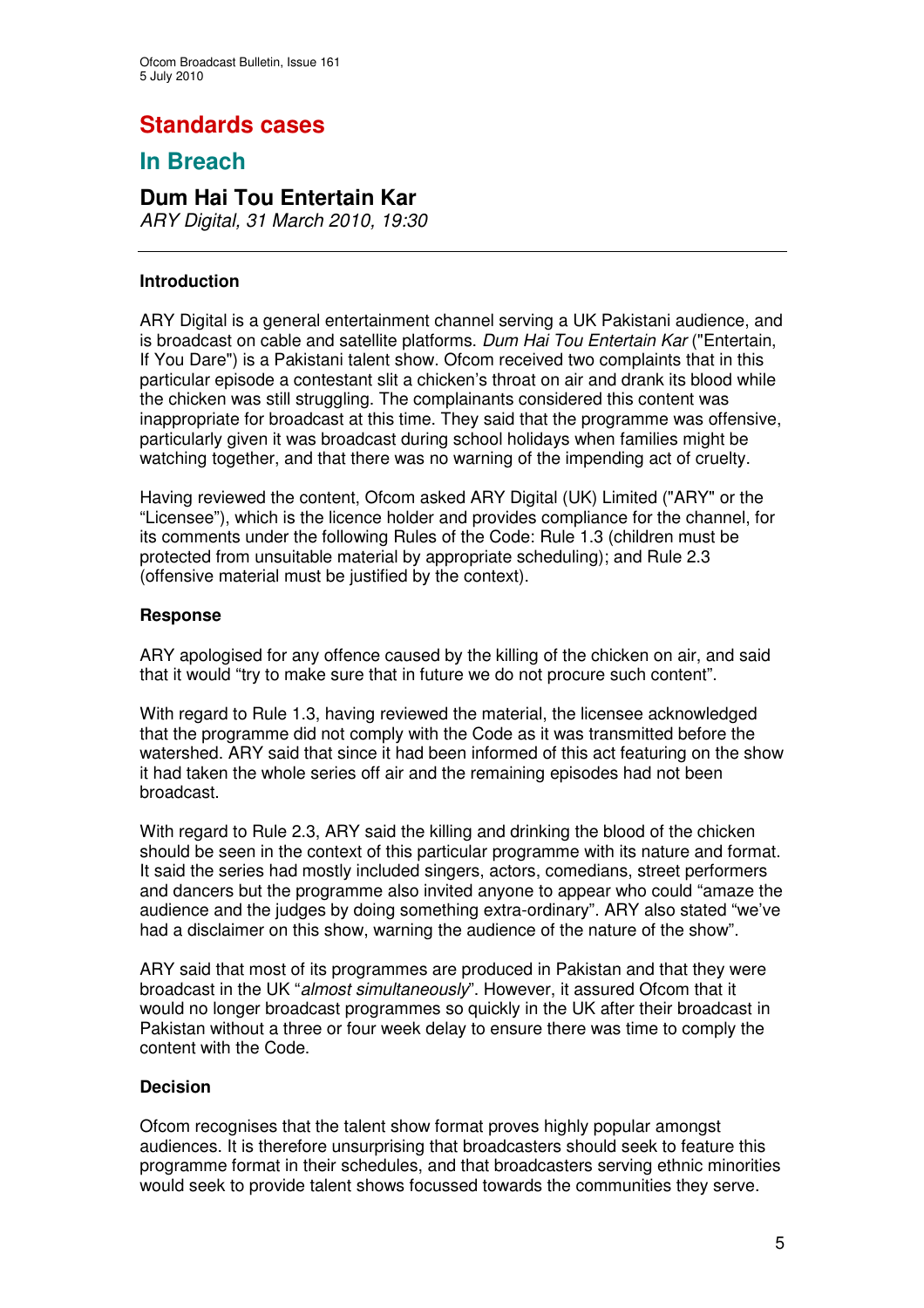Ofcom further recognises that, at times, some of the contestants performing in talent shows will be displaying performances that may seem bizarre and strange compared to the majority of acts on display. In line with the broadcaster's and audience's right to freedom of expression, broadcasters are free to show any such contestants, provided the content complies with the Code.

In this case, the contestant cut a chicken's throat live on air, held the dying bird above his head, and then drank the blood that dripped from its neck. The contestant took several tries to cut through the chicken's throat and appeared to be almost sawing using a blunt knife as the chicken was still moving and flapping. The whole sequence lasted several minutes and no measures appeared to have been taken to limit the suffering to the bird whilst it was inappropriately killed.

Ofcom first considered the complaints made about this programme under Rule 2.3 of the Code. This states that:

"In applying generally accepted standards broadcasters must ensure that material which may cause offence is justified by context."

Ofcom notes that the images of what some may describe as animal cruelty broadcast during this programme may have caused offence to some viewers because primarily of their explicitness and length. Ofcom therefore went on to consider whether the showing of the images was justified by the context. The Code explains that context includes factors such as: the editorial content of the programme, the service on which it is broadcast, the degree of offence likely to be caused and the effect of the material on viewers who may come across it unawares.

ARY stated that the content complained of should be seen in the context of this programme with its particular format of inviting anyone on to perform who could "amaze the audience and the judges by doing something extra-ordinary." Ofcom noted that the programme was produced in Pakistan and the broadcaster said it was aired "almost simultaneously" in the UK. Even though the programme was entitled "Entertain, If You Dare," the editorial content of this talent show like all others, whether produced in the UK or elsewhere, must comply with the Code when broadcast on a licensed service. In this case Ofcom considered that the images showing the killing of the chicken went beyond the usual editorial content of this programme. In particular this was because: the sequence included a number of close ups; no measures were taken to kill the chicken in a quick and less painful way (indeed it took several attempts by the contestant to pierce the bird's flesh before any blood flowed); and the chicken was seen still struggling after its throat was eventually cut.

It was clear to Ofcom that this material was capable of causing a considerable degree of offence through its graphic nature and also by it being carried out live on air as an "act" in a game show format. The killing of the chicken was done for the purposes of entertainment rather than for any more serious editorial purpose. To this extent, in Ofcom's opinion, the killing of the chicken with the associated cruelty was gratuitous and increased the level of offence likely to be caused.

As regards giving a warning to viewers before the broadcast, we noted ARY's statement that a disclaimer was broadcast warning the audience of the nature of the programme. Ofcom noted that there was a text in English broadcast immediately before the programme which said: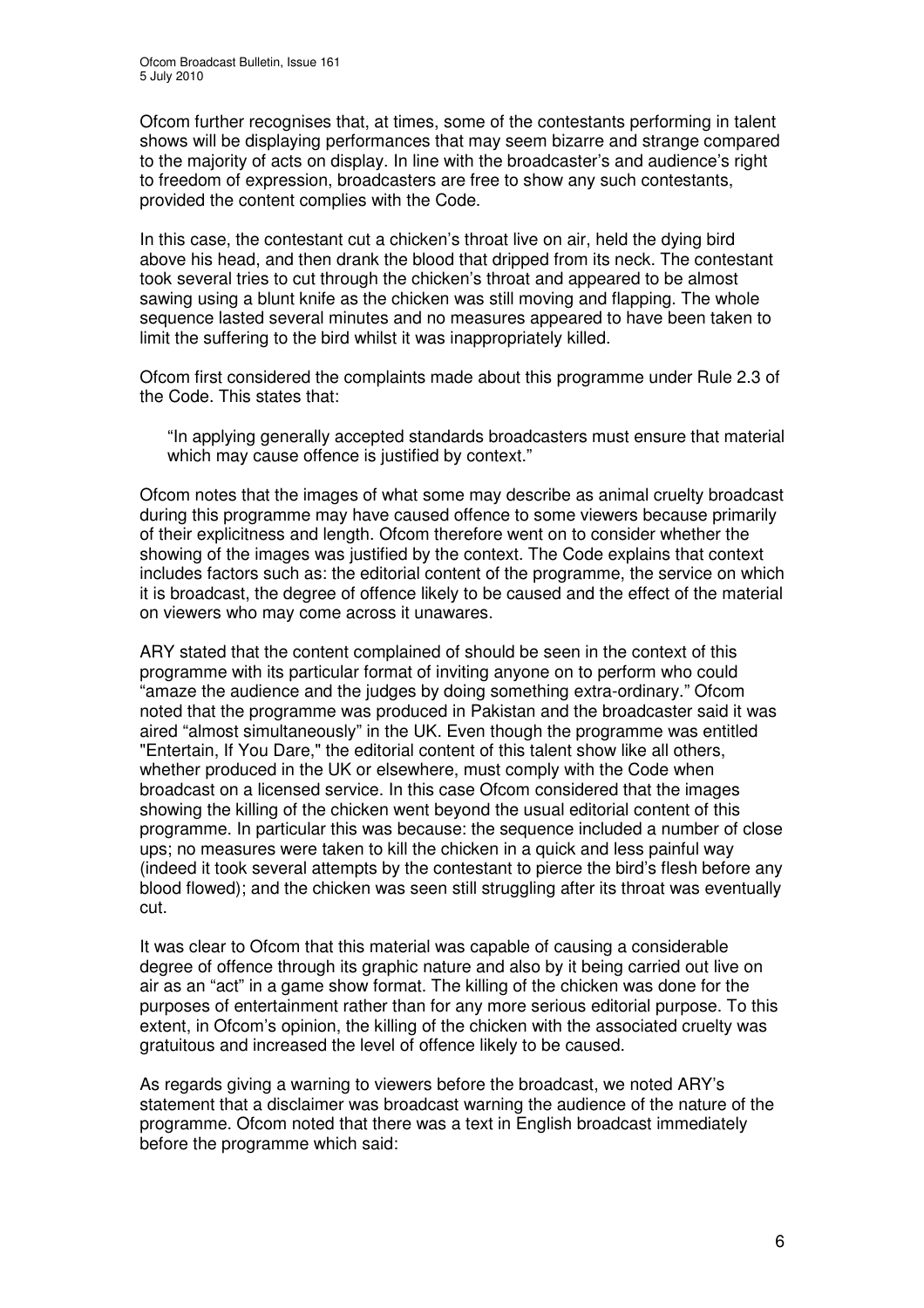*"Disclaimer: The stunts and activities shown in this show have been performed under expert supervision and with necessary safety measures. These stunts could be highly dangerous and even fatal, if not performed with proper training, practice, safety measures and under authorised supervision. Viewers especially children are advised not to attempt them."*

However, the disclaimer related to health and safety matters only and not the strength of content of some of the performers' acts. Ofcom employed the services of an independent translator who confirmed that no verbal warning was given, either in Urdu or English, at the start of the programme or during the programme so as to give a warning to viewers about the potentially offensive material included in this programme.

In summary, this broadcast of the killing of the chicken in a gratuitously cruel way purely for the purposes of entertainment exceeded generally accepted standards and breached Rule 2.3.

In terms of Rule 1.3 of the Code, Ofcom considered that this material was unsuitable for a pre-watershed audience aimed at a family audience which was clearly likely to include children. This is for the same reasons as Ofcom decided that the material was potentially offensive to viewers in general. In Ofcom's view this material was not appropriately scheduled so as to provide the necessary protection to child viewers, as has been acknowledged by ARY. This content was shown on a weekday early evening at a time when children may have been watching, some unaccompanied, and was broadcast during school holiday time when younger viewers may have been in the audience. ARY is a general entertainment channel and talent shows often attract young viewers.

Ofcom therefore concluded that there was also a breach of Rule 1.3 in broadcasting this programme. It was also brought to Ofcom's attention by one of the complainants that the programme was repeated twice more, later that evening and at 11:00 the following morning. It was therefore likely that children, including some of the youngest, would have been in the audience the following morning.

We are concerned that this is the second incident of content and scheduling Code breaches by ARY regarding a programme in this series within a relatively short period of time<sup>1</sup>. It appears that this broadcaster had failed again to comply a programme prior to broadcast. Instead, on its own admission, it based its compliance decisions for this programme on those taken in Pakistan where the programme originated and broadcast the programme "almost simultaneously" on UK television. However, Ofcom notes the decision that ARY has taken with regard to future broadcasts and welcomes its assurances that it will not from now on broadcast any reality shows "*almost simultaneously*" to them being aired in Pakistan (where they are produced), and that in future it will ensure there is sufficient time to comply the content with the Code. Ofcom reminds all broadcasters of the need to ensure before broadcast that all programmes comply with the Code, whatever their source and whether they are pre-recorded or broadcast live

## **Breach of Rules 2.3 and 1.3**

<sup>&</sup>lt;sup>1</sup> see Broadcast Bulletin 152 at: http://www.ofcom.org.uk/tv/obb/prog\_cb/obb152/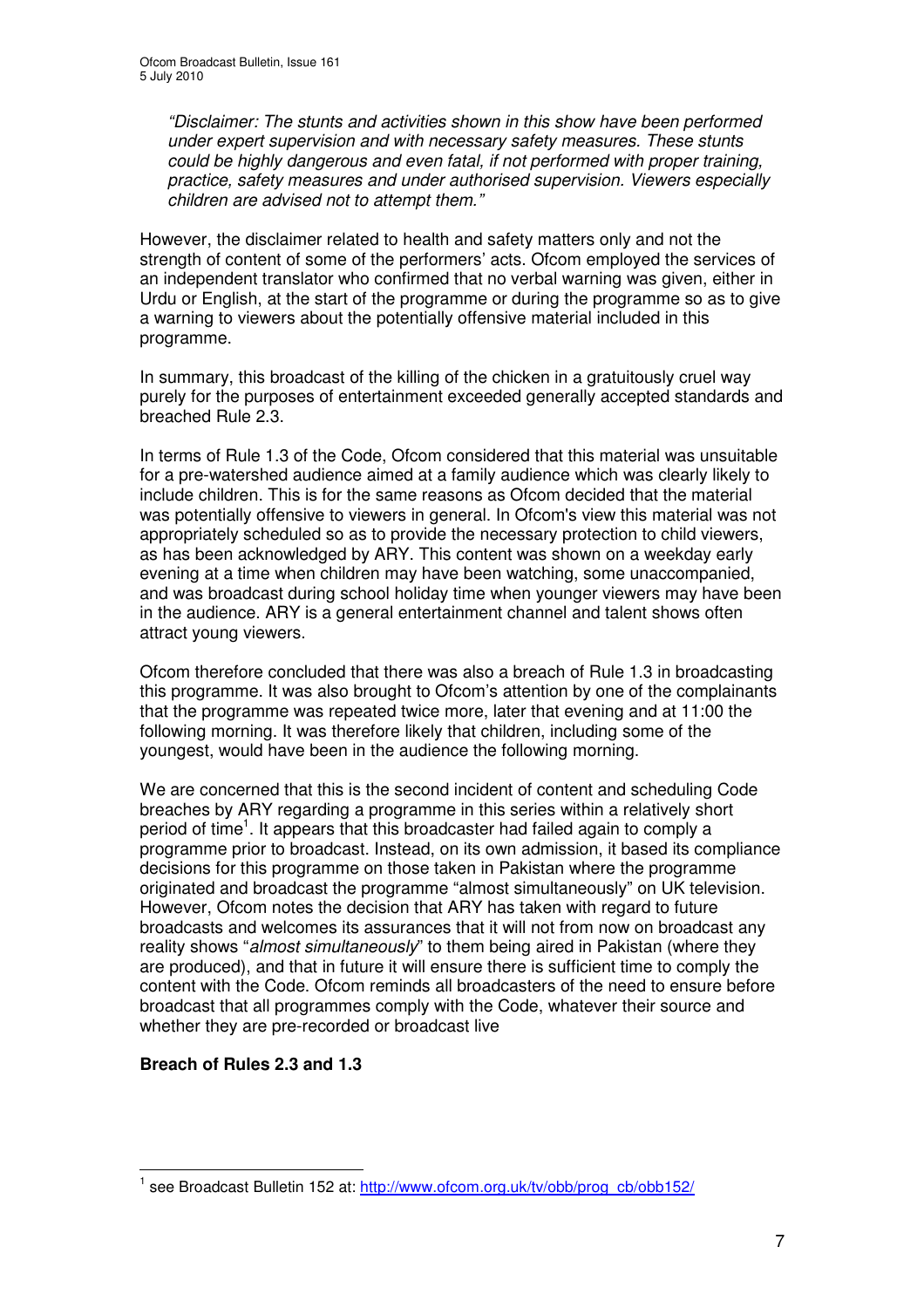## **Not in Breach**

## **Sky News Leaders' Debate and other programmes**

*Sky News, 22 April 2010, 20:00 Sky News, 8 May 2010, 15:15 Sky News, 10 May 2010, 15:39*

#### **Introduction**

During the recent 2010 General Election campaign and its aftermath, Ofcom received a substantial number of complaints about three items broadcast on Sky News, as set out below.

#### *The Sky News Leaders' Debate,* 22 April 2010

This was the second of three televised debates featuring the party leaders of the three UK-wide main parties: Gordon Brown (Labour), David Cameron (Conservative), and Nick Clegg (Liberal Democrat). The other two televised debates were shown on ITV1 and BBC1.

It was widely reported ahead of the General Election campaign, that a detailed agreement ("the Agreement" 1 ) had been drawn up between the broadcasters televising the three debates and the political parties involved. The Agreement consisted of 76 rules. It covered, amongst other things, the format of the debate, including the role of the studio moderator and how questions should be put by the moderator to the three party leaders.

During *The Sky News Leaders' Debate*, a member of the studio audience asked the following question:

*"Given the scandals of the last year it is hard to find a person in my neighbourhood who believes in the power of their vote. How do you plan to restore faith in this political system?"*

The moderator, Sky News' Political Editor, Adam Boulton then asked the three party leaders - Nick Clegg, Gordon Brown and David Cameron - to give their initial response to this question. Following these initial responses, Adam Boulton (AB) asked each of the leaders in turn to give a second response, starting with Nick Clegg (NC), as follows:

#### AB: *"Mr. Clegg, you're on the front page of the Telegraph today?"*

Nick Clegg responded:

NC: *"I am indeed for a complete nonsense story. But anyway, put that aside – complete, complete rubbish."*

The Daily Telegraph reference was to an article which referred to allegations that Nick Clegg had received payments into his personal bank account from party donors<sup>2</sup>. Following Nick Clegg's second response, Adam Boulton asked each of

<sup>&</sup>lt;sup>1</sup> http://www.bbc.co.uk/blogs/theeditors/pm\_debates\_programme\_format.pdf

 $2$  Nick Clegg denied any wrongdoing over any such payments made to him.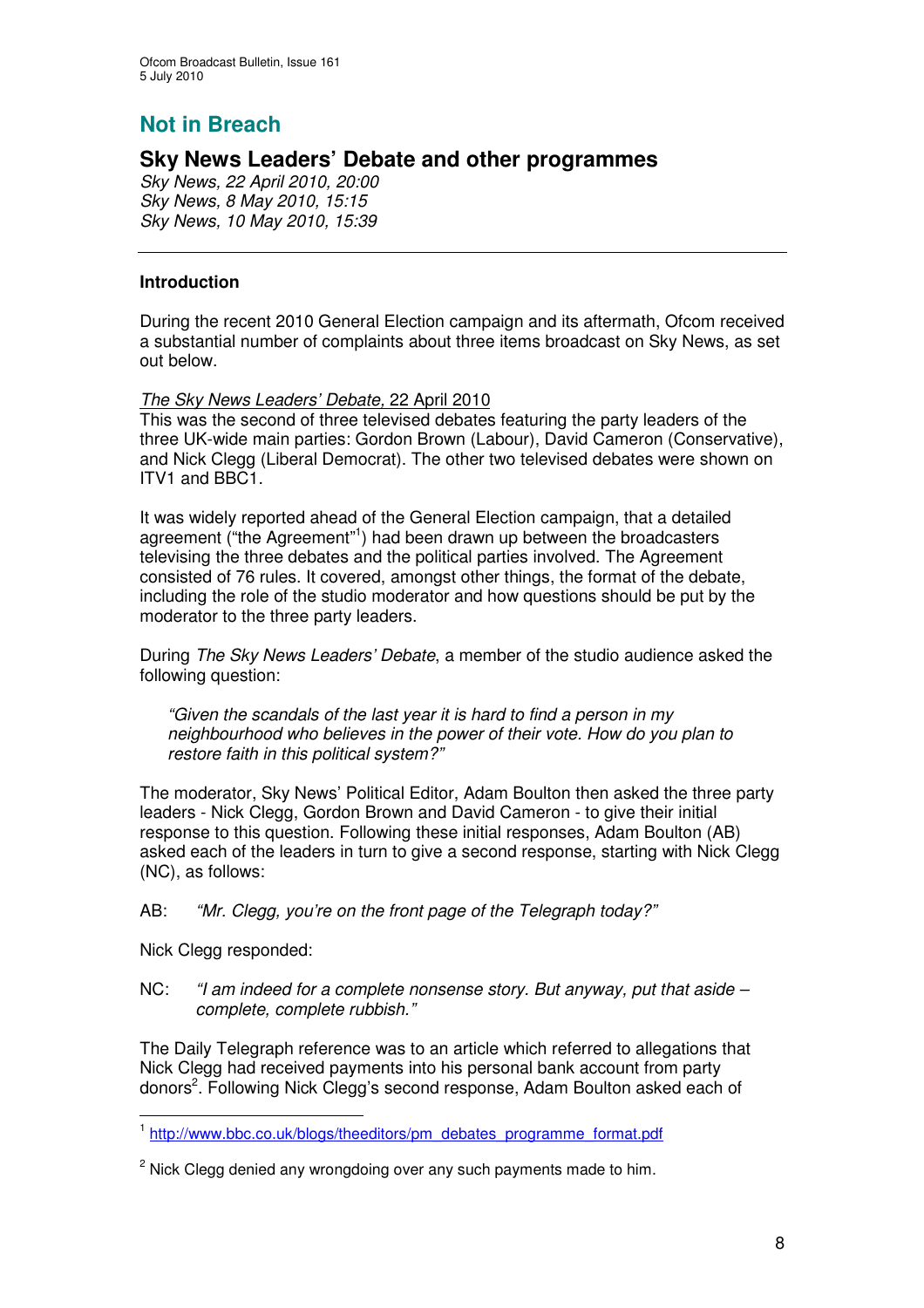Gordon Brown and David Cameron to give their second response. Adam Boulton did this by simply stating the politician's name and waiting for his response.

Ofcom received 671 complaints about Adam Boulton's reference to the story in The Daily Telegraph about Nick Clegg. Complainants considered that Adam Boulton's comment showed bias against the Liberal Democrats, because he made no such personal references to David Cameron or Gordon Brown. A number of complainants also stated that Adam Boulton had breached Rule 63 of the Agreement, which stated that, "It is not the moderator's role to criticise or comment on the leaders' answers".

Some were also concerned about aspects of the presentation and format of *The Sky News Leaders' Debate* which, in their view, showed that the programme was biased towards the Conservatives. For example, some suggested that the use of a 'jagged' Union flag on the set of the programme was intended to convey a message of 'Broken Britain'.

Ofcom also received 37 complaints about the retransmission of *The Sky Leaders' Debate* at 23:30 on the same evening on BBC2. The BBC Trust, and not Ofcom, has regulatory responsibility for matters relating to impartiality and accuracy in all BBC programming. Therefore Ofcom did not consider these complaints.

Ofcom considered this programme under the following Rules of the Code:

Rule 6.1, which states:

"The rules in Section Five, in particular the rules relating to matters of major political or industrial controversy and major matters relating to current public policy, apply to the coverage of elections and referendums";

Section 5 of the Code, in particular:

Rule 5.11, which states:

"… due impartiality must be preserved on matters of major political and industrial controversy and major matters relating to current public policy by the person providing a service...in each programme or in clearly linked and timely programmes"; and

Rule 5.12, which states:

"In dealing with matters of major political and industrial controversy and major matters relating to current public policy an appropriately wide range of significant views must be included and given due weight in each programme or in clearly linked and timely programmes. Views and facts must not be misrepresented."

#### *Interview conducted by Kay Burley with David Babbs,* 8 May 2010 Ofcom received 1,008 complaints about an interview conducted by the Sky News presenter, Kay Burley, with the Executive Director of 38 Degrees<sup>3</sup>, David Babbs. This organisation had helped to arrange a protest march in favour of proportional representation, which was taking place in Westminster on 8 May 2010 when the

 $^3$  38 Degrees is a political reform lobby group that describes itself as an "organisation which brings you together with other people to take action on the issues that matter to you and bring about real change in the UK".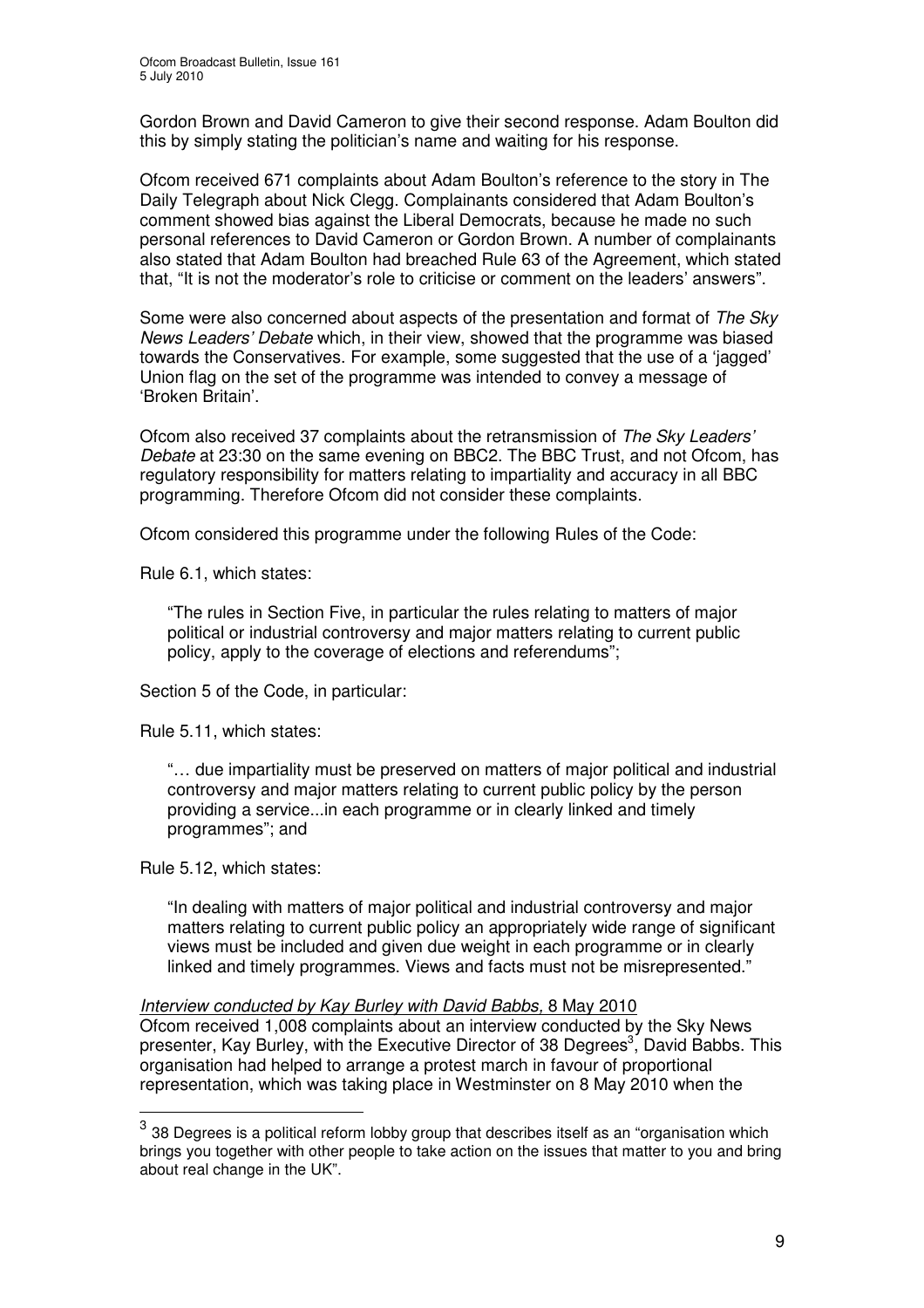Conservative and Liberal Democrats were in talks about a possible coalition Government.

Complainants considered that Kay Burley constantly interrupted the interviewee and refused to let him answer the questions being put to him. They also complained that she was aggressive and rude to David Babbs. In addition, viewers complained that Kay Burley was biased against electoral reform, and in favour of the Conservative party.

At the outset of the interview, David Babbs explained the reason for the protest:

*"We're hopeful that the confusing situation we see today could be the beginning of something new where our votes could actually count…all kinds of organisations have come together, and we're sending a clear message to the politicians: If one thing happens now, that thing must be a change to our voting system".*

However, for a period of about three minutes (in the six minute interview) Kay Burley repeatedly interrupted David Babbs so that he could not finish an answer.

Ofcom considered the content under Section 5 in particular Rules 5.11 and 5.12 of the Code (see above). In addition, we considered the content under the following Rules of the Code:

Rule 2.1, which states:

"Generally accepted standards must be applied to the contents of television and radio services so as to provide adequate protection for members of the public from the inclusion in such services of harmful and/or offensive material".

Rule 2.3, which states:

"In applying generally accepted standards broadcasters must ensure that material which may cause offence is justified by the context".

#### *Exchange between Adam Boulton and Alistair Campbell,* 10 May 2010

On 10 May 2010, there was an exchange between Sky News' Political Editor, Adam Boulton, and Alastair Campbell, the former Director of Communications and Strategy for the former Prime Minister, Tony Blair. The presenter Jeremy Thompson was interviewing both men live in the wake of Gordon Brown announcing that he would resign and that the Labour and Liberal Democrat parties were to hold formal talks about possible cooperation in a Government. This followed several days of negotiations between the Conservative and Liberal Democrat parties.

The discussion between Adam Boulton and Alastair Campbell centred on Gordon Brown's tactics to explore the possibility of forming a coalition Government with the Liberal Democrat party. Alastair Campbell defended Gordon Brown seeking to form a coalition with the Liberal Democrat party, and other minority parties, if need be. Adam Boulton questioned Alastair Campbell as to whether Gordon Brown's desire to seek to build such a coalition was really in the national interest, given the alternative of a possibly more stable coalition between the Conservative and Liberal Democrat parties.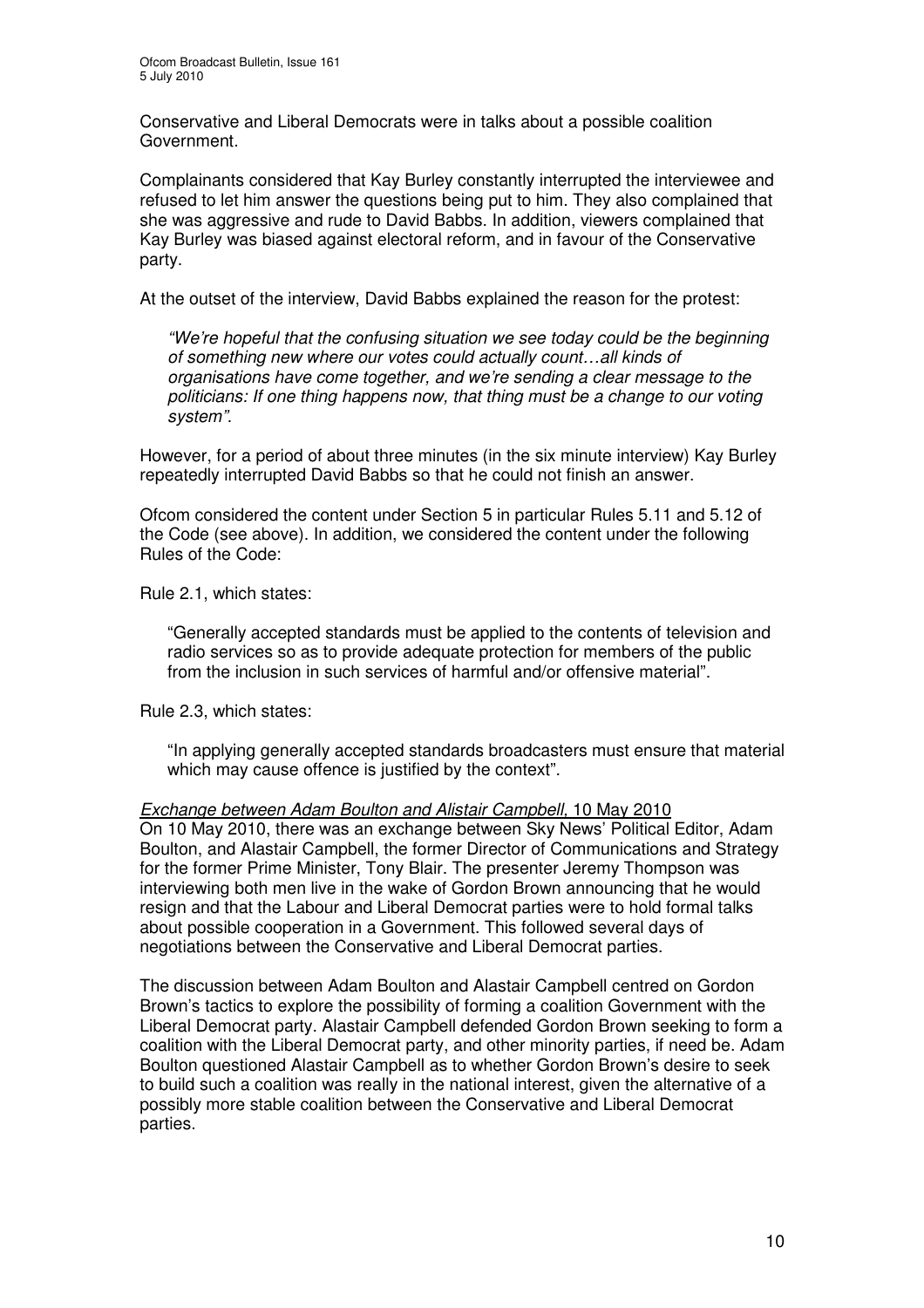The discussion became heated and the following remarks were exchanged between Adam Boulton (AB) and Alastair Campbell (AC), with interjections by the presenter Jeremy Thompson (JT):

- AC: *"Adam, you're obviously upset that David Cameron's not Prime Minister."*
- AB: *"I'm not upset."*
- AC: *"You are. You probably are."*
- JT: *"Oh, come on."*
- AB: *"Don't keep casting aspersions on what I think!"*
- JT: *"Alastair, Alastair."*
- AC: *"Adam, calm down."*
- AB: *"I am commenting. Don't keep saying what I think!"*
- AC: *"This is live on television. Dignity. Dignity."*
- AB: *"Don't keep telling me what I think…This is what you do. You come on and say no one won the election, and you clearly did worse. You talk to me. I'm fed up with you telling me what I think."*
- AC: *"I don't care what you're fed up with. You can say what you like. I can tell you my opinion."*
- *AB: "Don't tell me what I think."*
- AC: *"I will tell you why you're reacting…"*
- JT: *"Alastair, you are being a bit provocative here, and unnecessarily so."*
- *AC*: *" Sometimes, politics is about passionate things."*
- *JT: "I understand that."*
- ……
- AB: *"You - totally unelected – have plotted this."*
- AC: *"Me? And you're elected are you?"*
- AB: "*No."*
- JT: *"Gentlemen, gentlemen."*
- AB: *"No, he's* [Gordon Brown] *got a Parliamentary party. You're the one who's cooked this up. You're the one who's cooked this up with Peter Mandelson."*
- AC: *"Unbelievable, calm down, calm down."*
- JT: *"Let this debate carry on later."*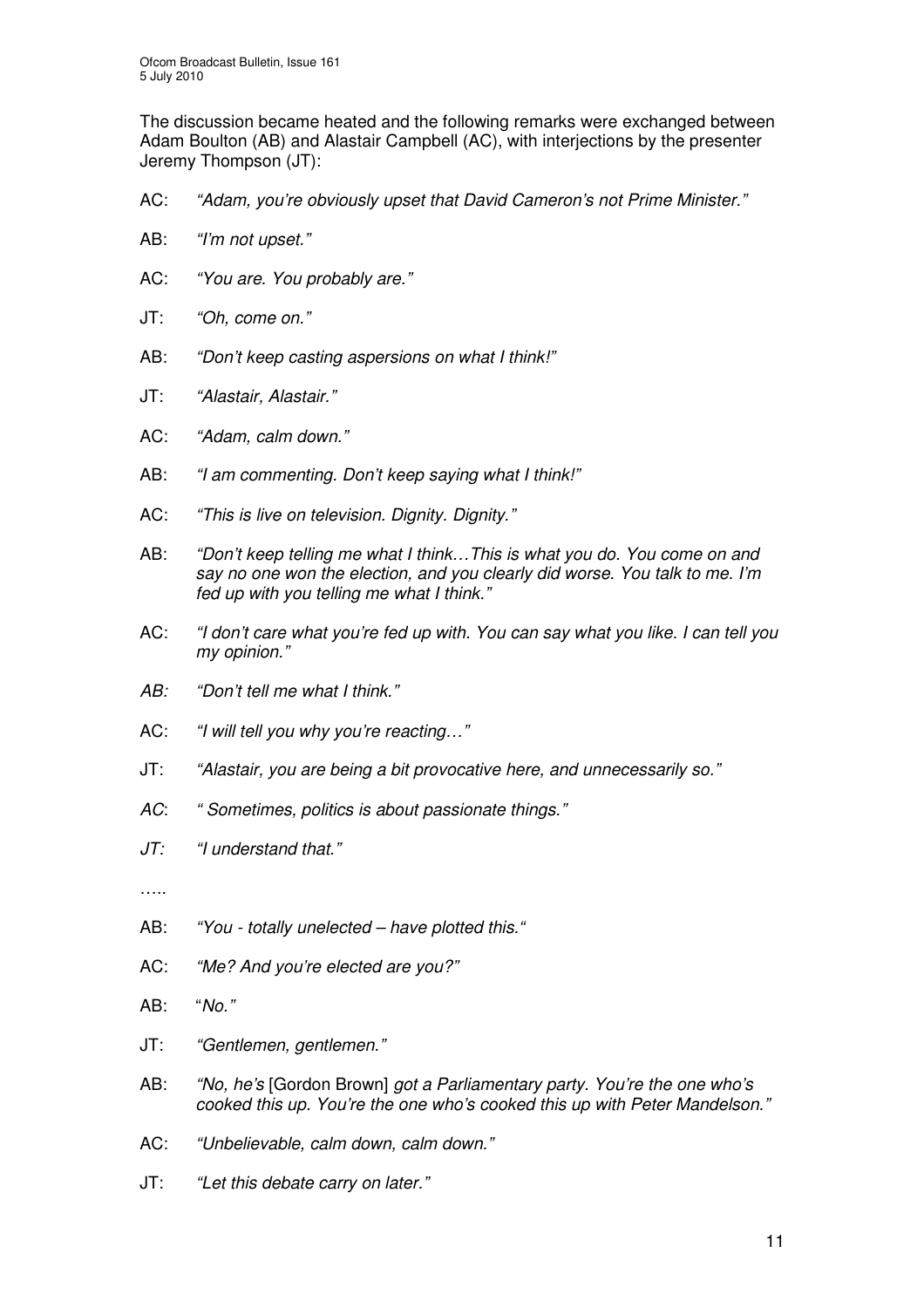- AB: *"I actually care about this country."*
- AC: *"You think I don't? You think I don't?"*
- AB: *"I don't think the evidence is there."*
- AC: *"Adam, you're pompous.*"
- JT: *"This is Gordon Brown's Statement*" [cuts to footage of Gordon Brown].

Ofcom received 1,116 complaints about this content, with complainants considering that Adam Boulton was biased towards the Conservative party and against the Labour party, and was confrontational, bullying and aggressive towards Alastair Campbell. Some complainants considered that it was inappropriate for a presenter to lose his temper on television.

Ofcom therefore considered the programme under Section 5, in particular Rules 5.11 and 5.12, as well as Rules 2.1 and 2.3 of the Code (see above).

#### **Decision**

It is a key element of the Code that coverage of a General Election campaign is considered a matter of major political or industrial controversy or a matter relating to current public policy. Rule 6.1 therefore has the effect of applying Rules 5.11 and 5.12 to programmes covering General Election issues broadcast before polling, such as *The Sky News Leaders' Debate.*

In addition, we also considered that the interview with David Babbs, and the exchange between Adam Boulton and Alastair Campbell, (both broadcast after the General Election) dealt with matters of major political controversy. Section 5, and in particular Rules 5.11 and 5.12, applied in the case of these two programmes as well.

When setting and applying standards in the Code to provide adequate protection to members of the public from harmful and offensive material, Ofcom must have regard to the need for standards to be applied in a manner that best guarantees an appropriate level of freedom of expression<sup>4</sup>. This is in accordance with Article 10 of the European Convention of Human Rights, as incorporated in the Human Rights Act 1998. This is the right of a broadcaster to impart information and ideas and the right of the audience to receive them. Accordingly, Ofcom must exercise its duties in light of these rights and not interfere with the exercise of these rights in broadcast services unless it is satisfied that the restrictions it seeks to apply are required by law and are necessary to achieve a legitimate aim. We note, in particular, the high level of importance that should be attached to freedom of expression in the context of political debate.

It is also important to note the Code's definition of "due" in relation to "due impartiality":

"Due" is an important qualification to the concept of impartiality. Impartiality itself means not favouring one side over another. "Due" means adequate or appropriate to the subject and nature of the programme. So "due impartiality" does not mean an equal division of time has to be given to every view, or that

 $4$  See section.3(4)(g) of the Act.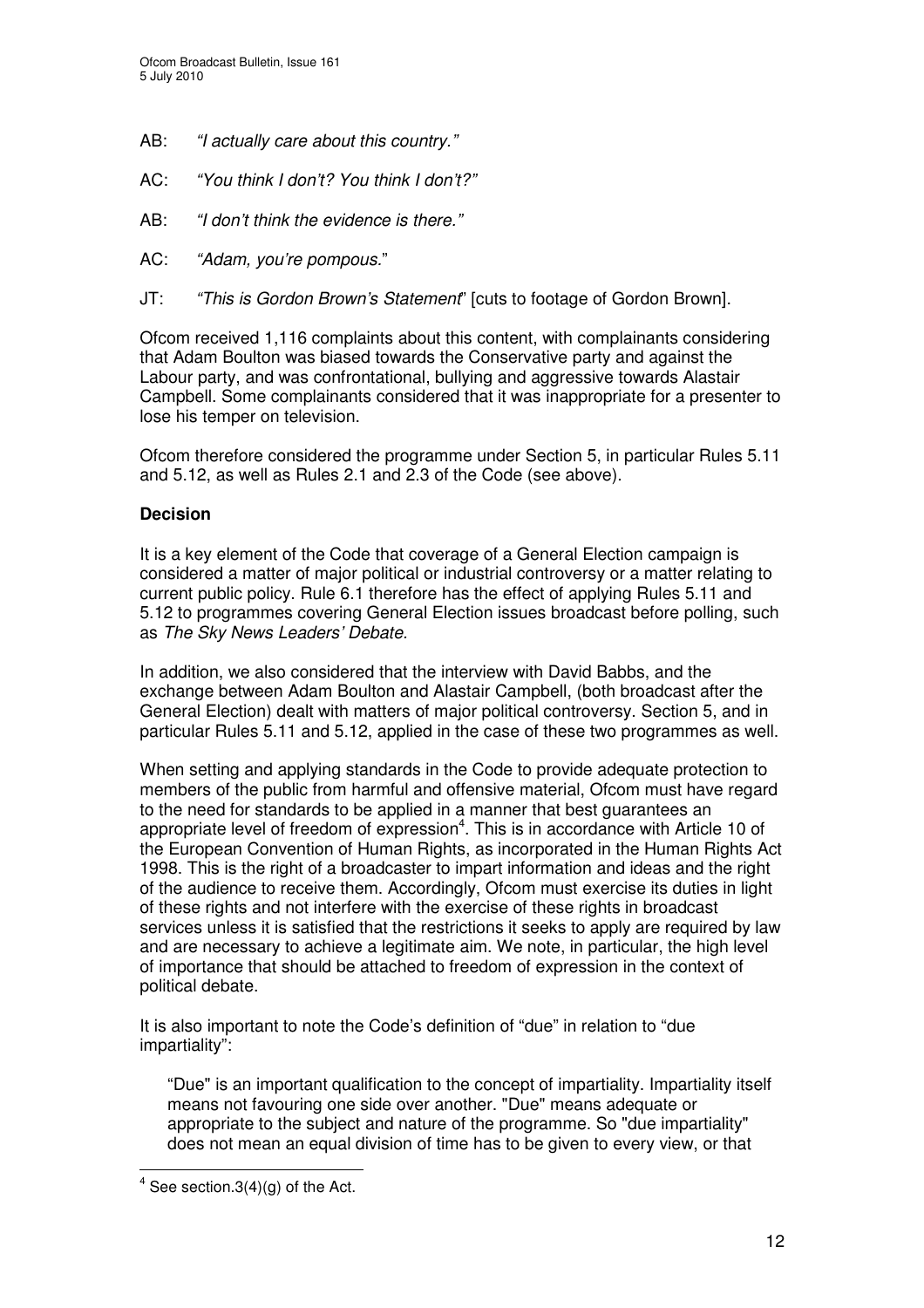every argument and every facet of every argument has to be represented. The approach to due impartiality may vary according to the nature of the subject, the type of programme and channel, the likely expectation of the audience as to content, and the extent to which the content and approach is signalled to the audience.

We considered each of the three programmes in turn.

#### *The Sky News Leaders' Debate,* 22 April 2010

In this programme, we note that many complainants considered that at one point in the debate the moderator, Adam Boulton, seemed to go beyond what was apparently the agreed format of the debate, as contained in the Agreement. This point was when he briefly referred to an unfavourable newspaper report that had been published about Nick Clegg on the same day. We noted that Adam Boulton did not make similar references, at any time during the programme, when asking the other two participants in the debate to speak. However, whether or not there was a breach of the Agreement is not a matter for Ofcom. Rather, Ofcom's regulatory remit is purely concerned with the Code and, in this case, whether this intervention resulted in a breach of the due impartiality requirements.

The reference to the newspaper story was seen by some as the presenter seeking an answer to a specific question about Nick Clegg's conduct where similar interventions were not made as regards the other participants. However, this one question by Adam Boulton would not - on its own – in Ofcom's view raise issues concerning due impartiality under the Code. Further, this comment by Adam Boulton should be seen in context. His comment was related to a question posed by a member of the audience to which the party leaders were responding: how to restore faith in the British political system after various "scandals". It should also be noted that *The Sky News Leaders' Debate* was a 90-minute programme in which all the three leaders had numerous opportunities for each of them to make their points on a range of subjects, and to cross-examine each other on those subjects. Given this, it is clear that the programme was presented with due impartiality with all the politicians facing questions from each other and the audience. We also considered the programme was a serious and detailed debate on a number of political and policy matters during the General Election campaign. One brief comment by a presenter during a 90-minute programme (to which Nick Clegg had an immediate opportunity to respond) could not in itself reasonably cause the programme to breach the due impartiality requirements of the Code. As such, we considered that the broadcaster had preserved due impartiality and therefore did not breach Section Five or Section Six of the Code.

We also considered that the format and presentation of the programme did not raise issues under the Code. In summary, the manner a broadcaster presents a programme to the audience is an editorial matter for the broadcaster as long as it complies with the Code. In this case, we consider it unreasonable to infer any bias or slant in the programme's approach to due impartiality through, for example, the choice of set for this particular programme. Ofcom concluded that the choice of set for this particular programme, including the presentation of the British flag, was not designed to make a political statement in itself, but simply provided a themed studio backdrop related to the debate

*Interview conducted by Kay Burley with David Babbs*, 8 May 2010 As this interview was broadcast after the end of the General Election campaign, Section Six (Elections) did not apply.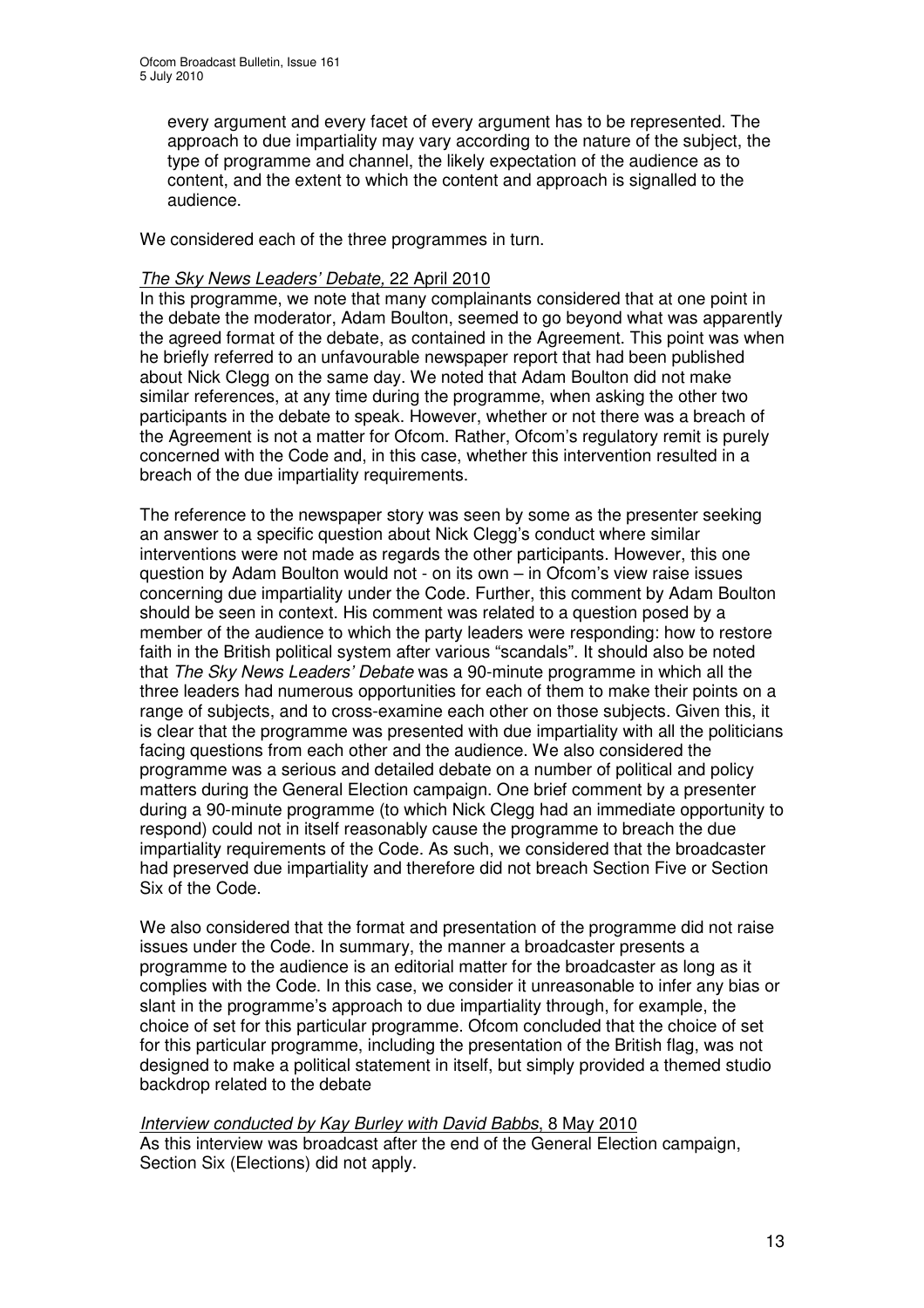However, the interview conducted by Kay Burley, with David Babbs, focused on why he and others were marching in protest in favour of proportional representation. This issue was important during the General Election campaign and was clearly an issue dominating the then on-going discussions between the Conservative and Liberal Democrat parties as to whether they could form a coalition government. The issue was therefore a matter of major political controversy and the relevant rules in Section Five (due impartiality) applied.

We understand why some viewers may have objected to the manner in which this interview was conducted. There was a period during the interview when Kay Burley appeared to prevent the interviewee from fully responding and he was interrupted frequently. However, such an approach to an interview does not, on its own result, in a breach of due impartiality. On this occasion, while some complaints may have referred to Kay Burley's interviewing as "aggressive" and "rude," on balance, Ofcom concluded that David Babbs was able to state his and 38 Degrees' position on various issues. For a reasonable period at the beginning, he was able to put forward arguments for electoral reform, why he and his fellow protesters were marching at that particular time, and why the inconclusive result of the General Election presented a chance, in his opinion, for the politicians to agree to electoral reform. Further, there was nothing in Kay Burley's questioning, in itself, which would indicate that she was supporting any political party or policy position. It is, of course, legitimate, and sometimes necessary in maintaining impartiality to put the opposing arguments to interviewees.

Although we appreciate why some viewers might have been frustrated by the presenter's approach we believe that David Babbs was, overall, able to put his point across. In particular, we noted that even during the parts of the interview where Kay Burley was repeatedly interrupting David Babbs, the interviewee was still able to get some points across to a limited degree. As such, we considered that the subject matter at hand was treated with due impartiality in line with the requirements of the Code for major matters of political controversy.

We also considered whether the interview complied with Rules 2.1 and 2.3 of the Code because some viewers complained that the interview was "offensive" and "disgusting". We recognised that Kay Burley's interviewing style, in this case, had the potential to offend some viewers, and her approach to questioning David Babbs would not be to everybody's taste. However, we considered that any offence that might have been caused could be justified by the context. We note, for instance, that the presenter did not use any abusive language and the interviewee did not at any time appear distressed. Further, while it could be argued that Kay Burley was acting in the role of devil's advocate in terms of her interviewing style, it did not result in any personal or gratuitous abuse. Given the nature of the content (a live 24 hour news programme), the likely expectation of the audience and the degree of offence that could be caused by this material we believe it did not breach Rules 2.1 and 2.3 of the Code.

*Exchange between Adam Boulton and Alistair Campbell*, 10 May 2010 We considered the complaints about this particular exchange under two broad grounds, due impartiality and offence.

Firstly, with regard to due impartiality, as this programme was broadcast after the end of the General Election campaign, Section Six (Elections) did not apply.

However, the programme was dealing with arguments for and against Gordon Brown's attempt to form a coalition administration with the Liberal Democrats. We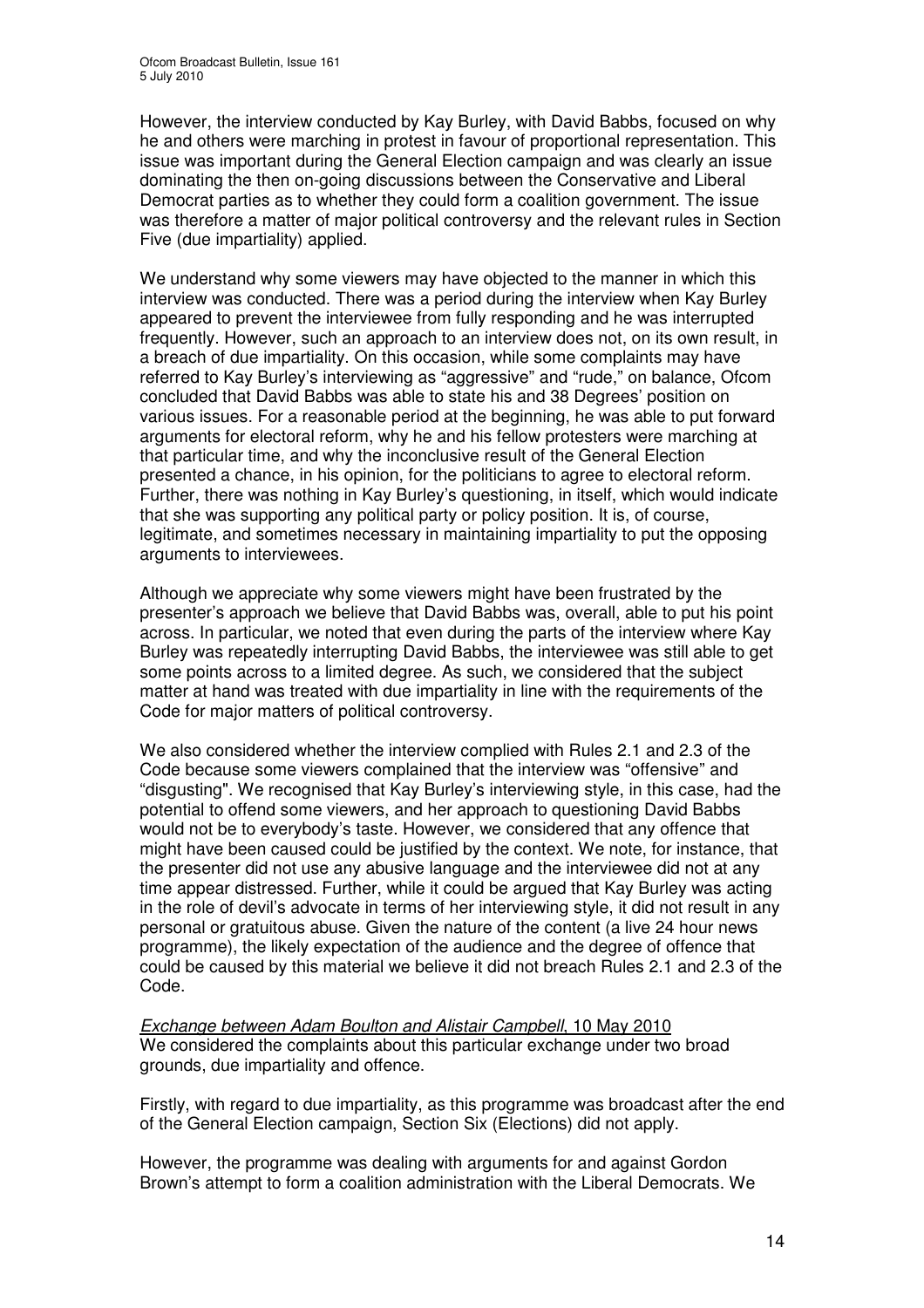considered that discussions around the formation of the UK government was clearly a matter of major political controversy and the relevant rules in Section Five (due impartiality) applied.

We noted that this was a heated exchange by two well-known figures, who would have been used to the cut and thrust of political debate.

First, given that Alastair Campbell had effectively accused Sky News' Political Editor of wanting a Conservative Prime Minister, we consider that it was not unreasonable, and within the requirements of due impartiality, for Adam Boutlon to defend his position. Adam Boulton did become visibly angry – but that does not, in itself, impact on the due impartiality of the content.

In terms of the issues under discussion on the programme, Alastair Campbell was able to argue that Gordon Brown was constitutionally able to remain as Prime Minister, in the particular circumstances of the post-election period following 7 May 2010, unless another leader was able to construct a coalition that would command a majority in the House of Commons. Within this context, Alastair Campbell was arguing that, although the Conservative Party had won most votes and seats at the General Election, no party had won an overall majority. Therefore, Gordon Brown could legitimately, in his view, seek to form a coalition.

In contrast, Adam Boulton was able to press Alastair Campbell on whether, given that the Labour Party had come second in terms of votes and seats at the General Election, it was appropriate for Gordon Brown to seek to form a coalition Government and remain in power, taking into account the Parliamentary arithmetic of the numbers of MPs of various parties that would be involved. We considered that it was legitimate for Adam Boulton to question a leading representative of the Labour Party about whether it was appropriate for the Labour Party to try to continue in Government in these circumstances. It was also legitimate for the programme to explore the stability of a potential Labour Government in coalition with a number of other political parties. Further, we considered that Alastair Campbell was able to effectively get his points across. While the conduct and manner of the discussion was certainly unusual, in terms of impartiality we consider that relevant views and issues were aired.

We also considered whether the exchange complied with Rules 2.1and 2.3 of the Code, since some viewers complained that the exchange was "horrendous" and "offensive". We recognise that the discussion between Alastair Campbell and Adam Boulton may have proved surprising or even to be uncomfortable viewing to some, and we also accept that the exchanges were heated. However, given the nature of the programming (a live 24 hour news service), the important political issues that were being discussed and the overall context of the programme, we concluded that generally accepted standards were applied to this content. Two well-known personalities from the worlds of politics and journalism were taking part in a debate about a matter of topical and serious concern. We considered that although the tone and content of this exchange was unusual, it would not have been beyond the likely expectations of the audience for this channel. It should be noted that the discussion at no time resulted in any abusive language or gratuitous insults. Therefore to find that these heated exchanges could not be transmitted would be an unnecessary interference with the broadcaster's and the viewer's right of freedom of expression. We therefore considered there was no breach of Rules 2.1 and 2.3.

*Sky News,* **22 April 2010, 20:00: Not in breach of 5.11, 5.12, and 6.1** *Sky News,* **8 May 2010, 15:15: Not in breach of 2.1, 2.3, 5.11 and 5.12** *Sky News,* **10 May 2010, 15:39: Not in breach of 2.1, 2.3, 5.11 and 5.12**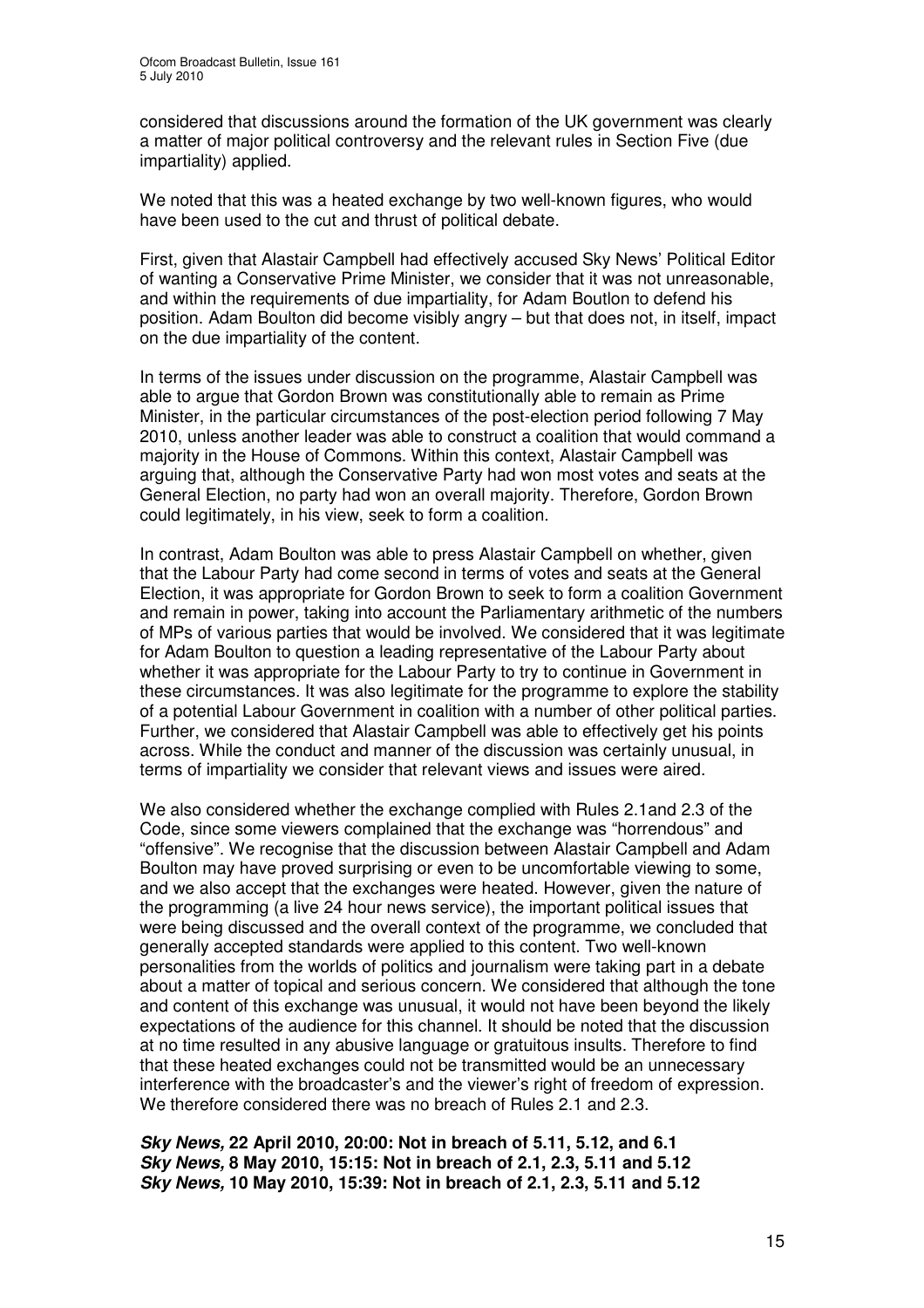# **Not in Breach**

**The Door** *ITV1, 2 April 2010 at 20:25 and 3 April 2010, 21:00*

## **This Morning**

*ITV1, 31 March 2010, 10:30*

## **Introduction**

*The Door* was a two-part "special", broadcast on ITV1 and hosted by Chris Tarrant and Amanda Holden. During the programme six celebrities competed against one another in order to win money for their chosen charity. The celebrities competed in a set of challenges - found behind 'The Door' - which were designed to test their bravery. One of the challenges required the celebrities, covered in raw meat, to crawl past what the programme described as *"a pack of hungry dogs"* in cages, which were barking aggressively. Other challenges involved the celebrities putting their hands in glass jars that contained scorpions, spiders and other insects in order to retrieve a key, crawling through dark and claustrophobic tunnels filled with rats, and picking up snakes.

On 31 March 2010 (prior to the broadcast of *The Door* a couple of nights later) *This Morning* included an interview with Chris Tarrant, who discussed the upcoming programme. During the interview some short clips of the programme were broadcast, including the challenges involving the dogs in cages and various insects and animals in jars.

Ofcom received seven complaints about *This Morning* and 199 complaints about *The Door*, as broadcast on 2 and 3 April 2010. In summary, the complainants said they had been offended by the content of the programme, particularly in relation to the welfare of the dogs in cages. Complainants stated for example that the dogs appeared "distressed and anxious" and that the treatment of the dogs in the programme was "completely inappropriate, unnecessary, and cruel". Some complainants were also concerned about the way the other animals were handled by the celebrities in the programme, in particular the rats and snakes.

Ofcom asked ITV Broadcasting Limited ("ITV" or "the Licensee"), who complied the programme on behalf of the ITV Network, for its comments on the broadcast in respect of Rule 2.3 of the Code (material that may cause offence must be justified by the context).

## **Response**

The Licensee said that it takes seriously its responsibility for animal welfare. It said that the content and tone of the programme was made clear to the audience at the start and that "the various games were designed to challenge and sometimes terrify the celebrities, but they were for the most part clearly artificial".

With regard to the challenge involving the dogs, the Licensee said that "the welfare of all the animals was an overriding priority in the planning of this challenge". It explained that "only specially-trained animals were used in the dog challenge", as provided by Animal Actors, "a reputable company that the producers had worked with before, and which has been supplying animals to television programmes for 30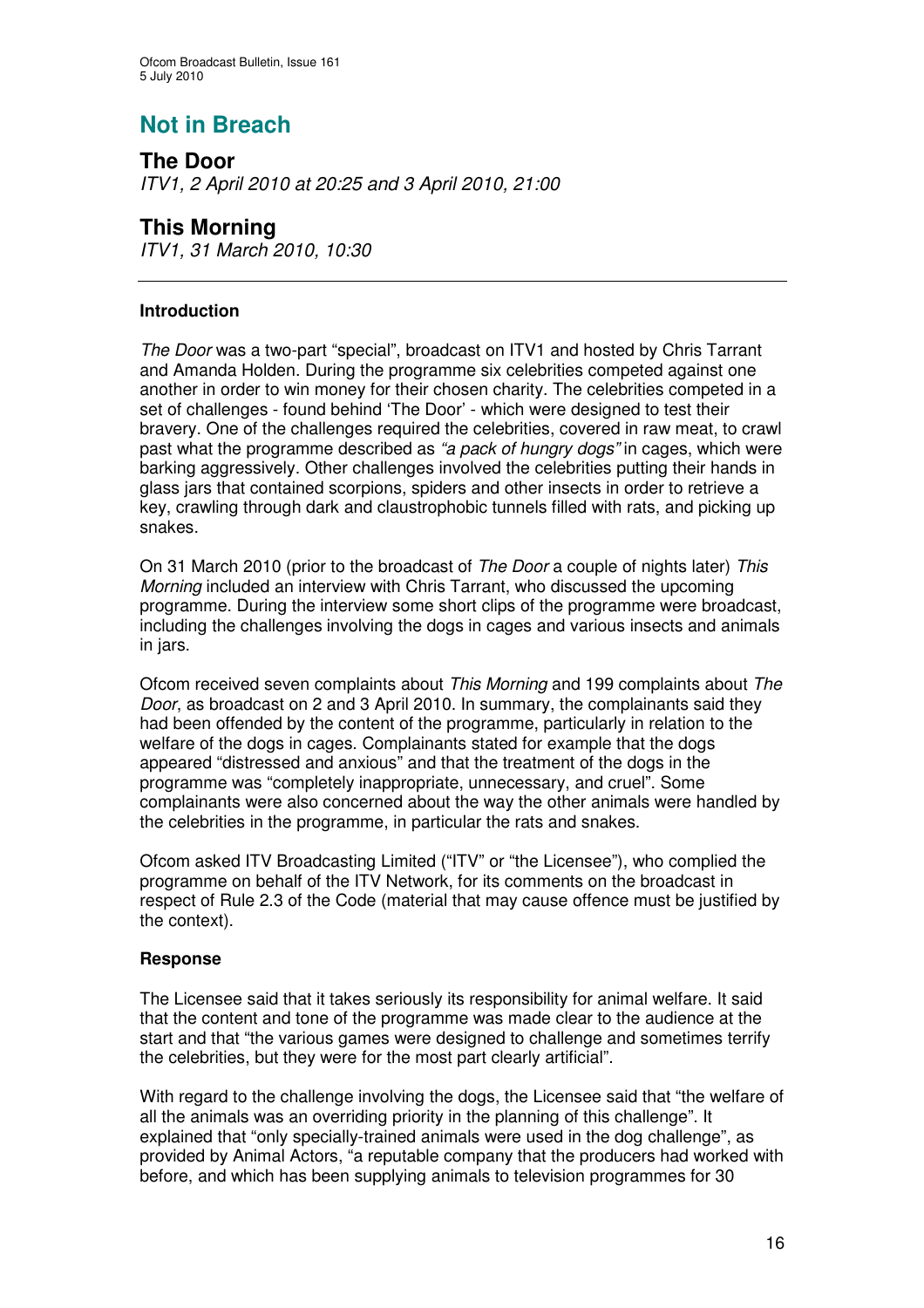years". ITV said that the dogs "were all specially trained to bark following hand signals and verbal commands" and "were not in their cages for more than half an hour at a time". The Licensee explained that "at all times each dog was supervised by its handler to ensure that they were correctly and responsibly treated during the recording… and after filming the handlers were fully satisfied with the way the filming was conducted".

In relation to the other animals included in the programme, ITV said that "similarly, professional animal handlers were employed to look after the other animals… and were on set throughout the filming of the challenges".

With regard to the broadcast of clips from the programme during *This Morning*, the Licensee said that during the programme "reference was made to the fact that the production team was the same one that produced *'I'm a Celebrity Get Me Out of Here'*, and to the purpose of the show". It said that in the context of a morning magazine programme it did not believe the clips broadcast exceeded viewers' expectations.

#### **Decision**

Under the Communications Act 2003 ("the Act"), Ofcom has a statutory duty to set standards for the content of broadcast television programmes in a Code with which broadcasters must comply. It is important to note that neither the Act nor other legislation gives Ofcom any specific duties or powers in terms of the treatment of, or cruelty to, animals. Ofcom has no legal powers or duties to consider complaints purely about the treatment of animals.

Ofcom's duties in this area are therefore carried out through the enforcement of the Code and we can only intervene if the Code has been breached. Given the duties set out by the Act, and in view of the fact that Ofcom has no legal powers or duties to consider complaints purely about the treatment of animals, complaints about animal welfare are considered in relation to the obligation to ensure that generally accepted standards are applied to content to provide adequate protection for members of the public from harmful and/or offensive material. In carrying out this duty, we must do so "in the manner that best guarantees an appropriate level of freedom of expression". Freedom of expression is the broadcaster right to impart and the audience's right to receive information.

Ofcom accepts that the images of animals broadcast during the programme may have caused offence to some viewers. It therefore considered the complaints made about this programme under Rule 2.3 of the Code. This states that:

"In applying generally accepted standards broadcasters must ensure that material which may cause offence is justified by context."

The Code explains that context includes factors such as: the editorial content of the programme; the service on which the material is broadcast; the likely expectation of the audience; and the degree of harm or offence likely to be caused.

#### The Door

Ofcom first considered the broadcast of the programmes, as transmitted on 2 and 3 April 2010. We took into account that the editorial purpose of the programme was a competition between the six celebrities, which tested their bravery by putting them in a variety of 'terrifying and unpleasant' challenges in order to win money for their chosen charity. The celebrities were placed in situations that could scare many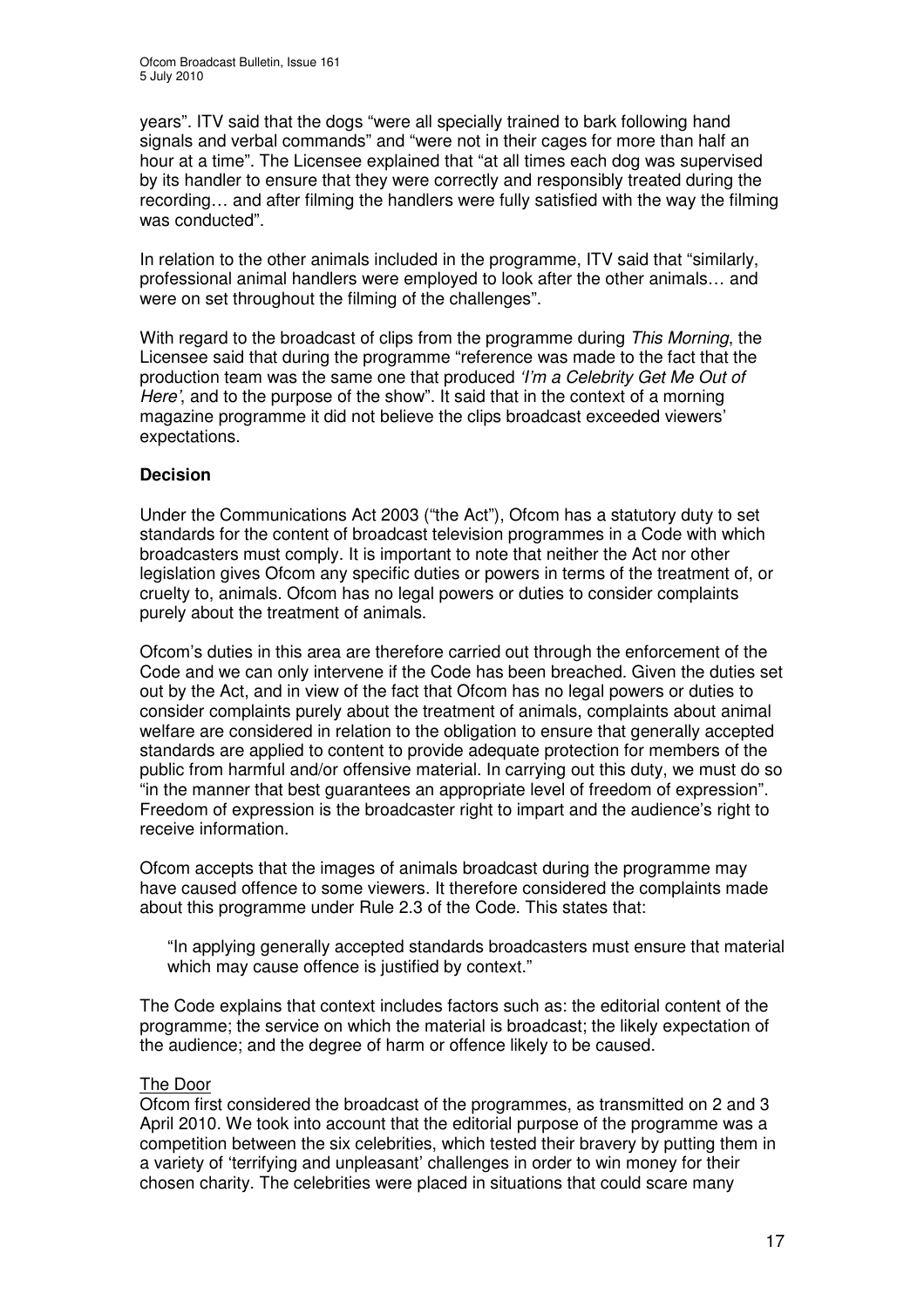people, for example, in enclosed (and sometimes) dark spaces and very close to insects and spiders and barking dogs. In Ofcom's view, while viewers were shown images of dogs in cages and animals being handled by celebrities, none of the animals appeared distressed during the programme and the images were appropriately limited. Ofcom also took into account that the dogs were specially trained, all the animals were supervised by trained handlers at all times, and both programmes were shown after 20:25. In light of these points and the programme's editorial purpose, Ofcom considered that showing such activities was not likely to cause disproportionate offence to viewers and was editorially justified.

Ofcom also took into account that *The Door* was transmitted on ITV1, which is a channel well known for broadcasting entertainment programmes that use animals in this way, for example *I'm A Celebrity Get Me Out of Here*. Ofcom therefore considered this type of programme to be in keeping with ITV1's familiar style and format of programming and would not have exceeded the likely expectations of the majority of the audience.

Given these factors, Ofcom concluded that the images broadcast were justified by context and were not in breach of Rule 2.3 of the Code.

#### This Morning

Ofcom then considered the broadcast of clips taken from the programme, as shown on *This Morning.* Ofcom took into account that the images were broadcast as part of an interview with the host of *The Door*, Chris Tarrant, and that during the interview he clearly explained the nature of the programme and its similarities with *I'm A Celebrity Get Me Out of Here*. In Ofcom's view, the clips shown did not show the animals in distress and they were appropriately limited. In light of these factors, Ofcom considered that the images broadcast in this programme were editorially justified and would not have exceeded the likely expectation of the majority of the audience for this particular programme. Ofcom therefore concluded that the images were justified by context and were not in breach of Rule 2.3 of the Code.

#### **The Door, ITV1, 2 April 2010, 20:25 and 3 April 2010 at 21:00: Not in Breach of Rule 2.3**

**This Morning, ITV1, 31 March 2010, 10:30: Not in Breach of Rule 2.3**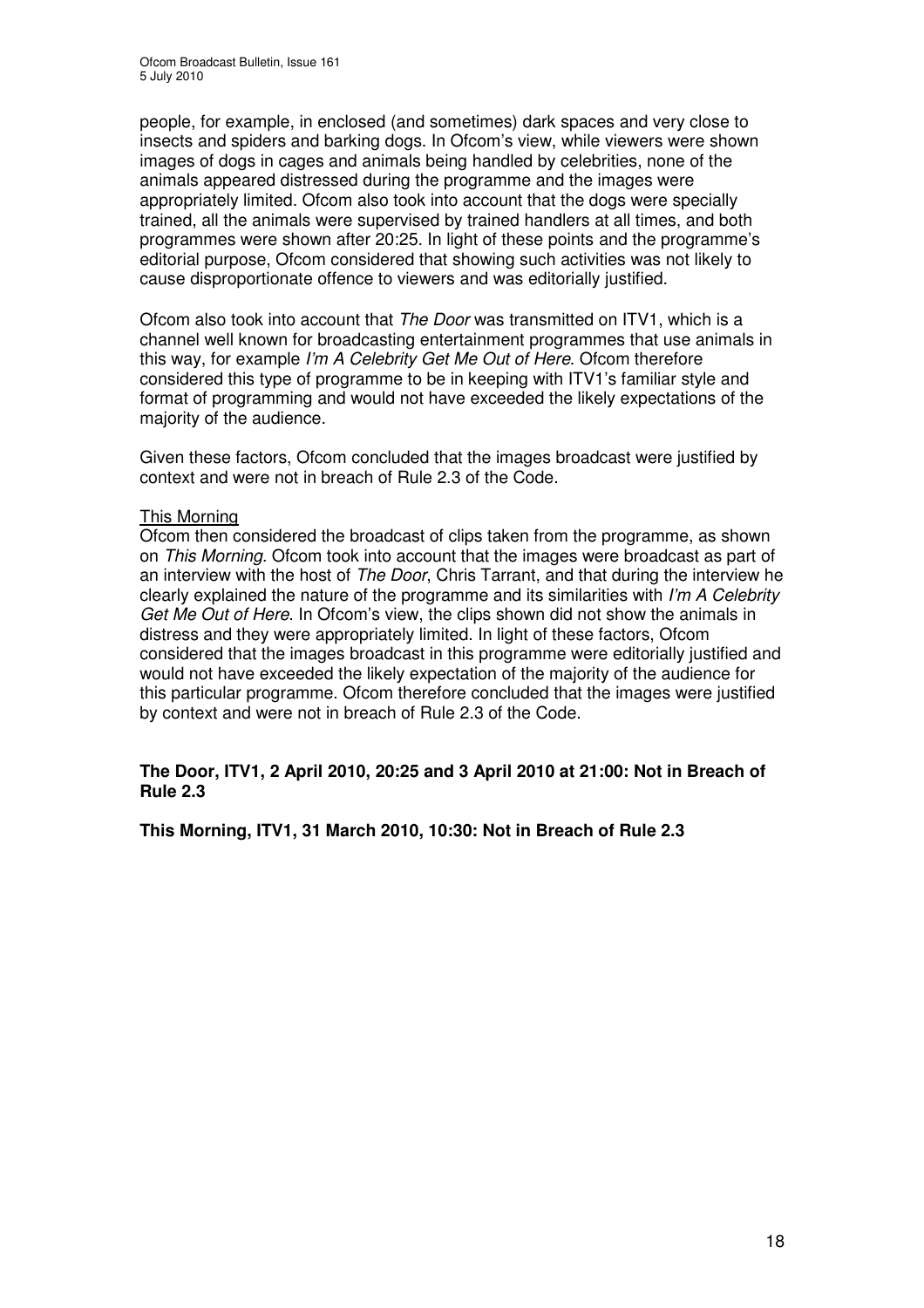# **Other Programmes Not in Breach**

## **Up to 14 June 2010**

| Programme                                             | <b>Transmission</b><br><b>Date</b> | <b>Broadcaster</b> | <b>Categories</b>                           | <b>Number of</b><br>complaints |
|-------------------------------------------------------|------------------------------------|--------------------|---------------------------------------------|--------------------------------|
| Advertising                                           | 05/05/2010                         | <b>BET</b>         | COSTA                                       |                                |
| Advertising                                           | n/a                                | <b>Clubland TV</b> | <b>COSTA</b>                                | 1                              |
| Advertising                                           | n/a                                | E!                 | <b>COSTA</b>                                | 1                              |
| <b>Afternoon Live</b>                                 | 09/04/2010                         | <b>Sky News</b>    | Elections/Referendums                       | 1                              |
| Afternoon Live                                        | 30/04/2010                         | <b>Sky News</b>    | Elections/Referendums                       | 1                              |
| <b>Albino United</b>                                  | 08/06/2010                         | More4              | Generally accepted                          | $\mathbf{1}$                   |
|                                                       |                                    |                    | standards                                   |                                |
| <b>Andrew Pierce</b>                                  | 11/04/2010                         | <b>LBC 97.3FM</b>  | Elections/Referendums                       | $\mathbf{1}$                   |
| <b>BBC News</b>                                       | 03/06/2010                         | BBC <sub>1</sub>   | Animal welfare                              | 1                              |
| <b>BBC News at Ten</b>                                | 02/06/2010                         | BBC <sub>1</sub>   | Generally accepted<br>standards             | 1                              |
| Bengali drama                                         | 16/05/2010                         | Channel S          | Violence and dangerous<br>behaviour         | $\mathbf{1}$                   |
| Bet365.com's sponsorship of<br>FA Cup coverage on ITV | 15/05/2010                         | ITV1               | Sponsorship                                 | $\mathbf{1}$                   |
| <b>Big Brother</b>                                    | 10/06/2010                         | Channel 4          | Offensive language                          | 1                              |
| <b>Big Brother 11</b>                                 | 09/06/2010                         | Channel 4          | <b>Disability</b><br>discrimination/offence | 1                              |
| <b>Big Brother 11</b>                                 | 09/06/2010                         | Channel 4          | Outside of remit / other                    | $\overline{c}$                 |
| Big Brother 11 (trailer)                              | n/a                                | Channel 4 / E4     | Generally accepted<br>standards             | $\overline{7}$                 |
| Bing.com's sponsorship of<br>The Simpsons             | 03/06/2010                         | Channel 4          | Materially misleading                       | 1                              |
| <b>Blue Peter Special</b>                             | 03/06/2010                         | BBC <sub>1</sub>   | Violence and dangerous<br>behaviour         | $\overline{2}$                 |
| <b>Bones</b>                                          | 31/05/2010                         | Sky2               | Nudity                                      | 1                              |
| <b>Britain's Got Talent</b>                           | 29/05/2010                         | ITVI               | Generally accepted<br>standards             | 1                              |
| <b>Britain's Got Talent</b>                           | 31/05/2010                         | ITV1               | Harm                                        | $\overline{7}$                 |
| <b>Britain's Got Talent</b>                           | 31/05/2010                         | ITVI               | Sexual material                             | 1                              |
| <b>Britain's Got Talent</b>                           | 01/06/2010                         | ITV1               | COSTA                                       | 1                              |
| <b>Britain's Got Talent</b>                           | 01/06/2010                         | ITV1               | Generally accepted<br>standards             | $\mathbf{1}$                   |
| <b>Britain's Got Talent</b>                           | 01/06/2010                         | ITVI               | Race<br>discrimination/offence              | $\overline{2}$                 |
| <b>Britain's Got Talent</b>                           | 03/06/2010                         | ITV1               | <b>COSTA</b>                                | 1                              |
| <b>Britain's Got Talent</b>                           | 04/06/2010                         | ITV1               | Generally accepted<br>standards             | $\overline{2}$                 |
| Britain's Got Talent - The<br>Final                   | 05/06/2010                         | ITV1               | Animal welfare                              | $\mathbf{1}$                   |
| Britain's Got Talent - The<br>Final                   | 05/06/2010                         | ITV1               | Nudity                                      | 1                              |
| Britain's Got Talent - The<br>Final                   | 05/06/2010                         | ITV1               | Under 18s in<br>programmes                  | $\mathbf{1}$                   |
| Britain's Got Talent - The<br>Final                   | 05/06/2010                         | ITVI               | Violence and dangerous<br>behaviour         | $\overline{2}$                 |
| Britain's Got Talent - The<br>Final                   | 06/06/2010                         | ITVI               | Sexual material                             | $\mathbf{1}$                   |
| Britain's Got Talent - The<br>Results                 | 01/06/2010                         | ITV1               | Premium rate services                       | $\overline{2}$                 |
| Britain's Got Talent - The                            | 03/06/2010                         | ITVI               | Nudity                                      | $\mathbf{1}$                   |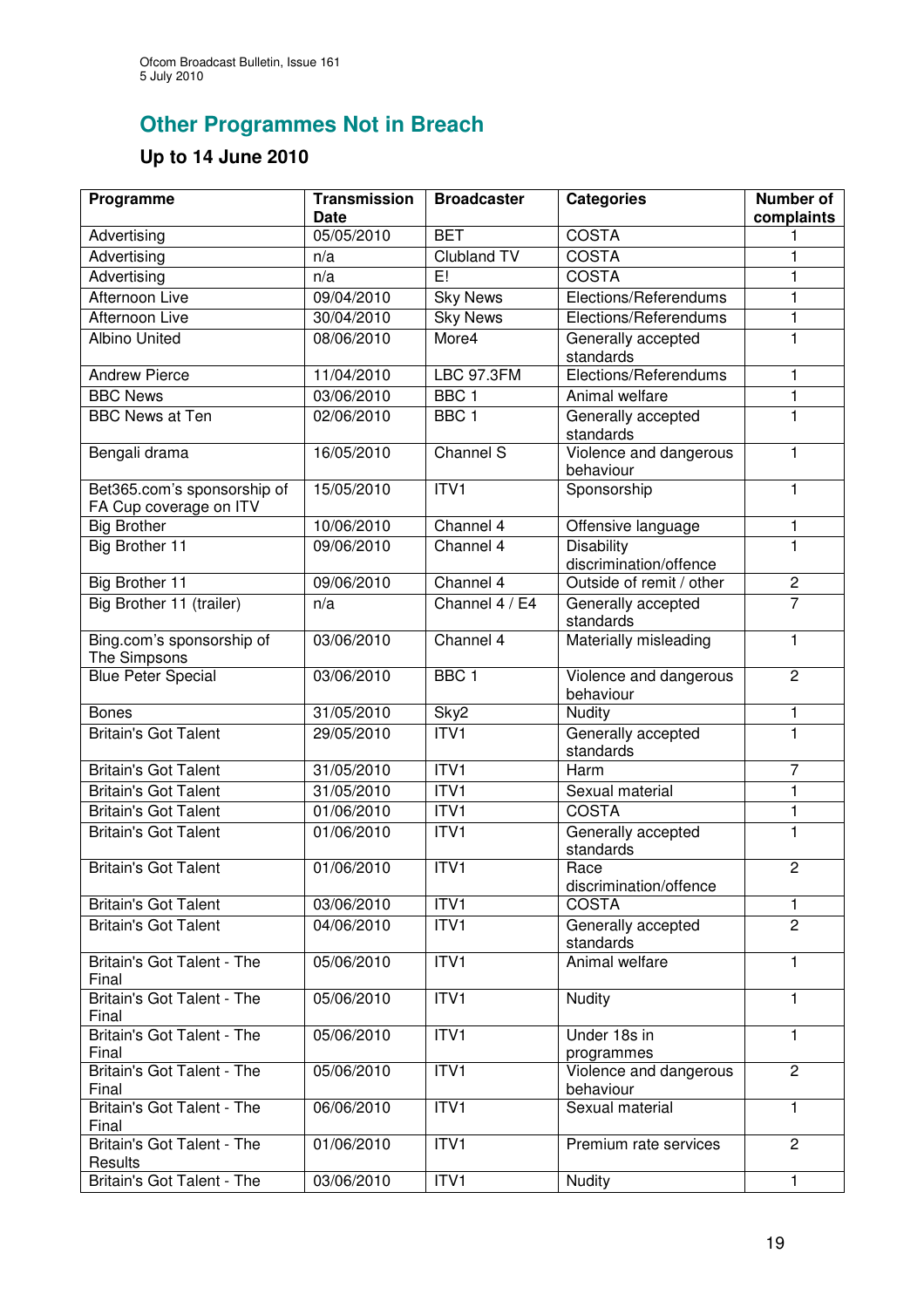| Results                                          |            |                     |                                        |              |
|--------------------------------------------------|------------|---------------------|----------------------------------------|--------------|
| <b>British Academy Television</b>                | 06/06/2010 | BBC <sub>1</sub>    | Generally accepted                     | 6            |
| Awards<br>Byd ar Bedwar                          | 24/05/2010 | S <sub>4</sub> C    | standards<br>Due impartiality/bias     | 1            |
| Campaign 2010 with                               | 20/04/2010 | ITVI                | Elections/Referendums                  | 1            |
| Jonathan Dimbleby                                |            |                     |                                        |              |
| <b>Celebrity Four Weddings</b>                   | 31/05/2010 | Living              | Generally accepted<br>standards        | 1            |
| <b>Channel 4 News</b>                            | 16/04/2010 | Channel 4           | Elections/Referendums                  | 1            |
| Channel 4 News                                   | 17/04/2010 | Channel 4           | Elections/Referendums                  | 2            |
| Channel 4 News                                   | 18/04/2010 | Channel 4           | Elections/Referendums                  | 1            |
| Channel 4 News                                   | 22/04/2010 | Channel 4           | Elections/Referendums                  | 1            |
| Channel 4 News                                   | 23/04/2010 | Channel 4           | Elections/Referendums                  | 1            |
| <b>Channel 4 News</b>                            | 05/05/2010 | Channel 4           | Elections/Referendums                  | 1            |
| Channel 4 News                                   | 25/05/2010 | Channel 4           | Due accuracy                           | $\mathbf{1}$ |
| Channel 4 News                                   | 01/06/2010 | Channel 4           | Due impartiality/bias                  | 6            |
| <b>Channel 4 News</b>                            | 02/06/2010 | Channel 4           | Generally accepted<br>standards        | 7            |
| <b>Channel 4 News</b>                            | 04/06/2010 | Channel 4           | Under 18s in<br>programmes             | 3            |
| Channel 4 News                                   | 05/06/2010 | Channel 4           | Due accuracy                           | 1            |
| Channel promotion                                | 06/05/2010 | Viva                | Elections/Referendums                  | 1            |
| Christina Aguilera - "Not                        | 01/06/2010 | The Box             | Sexual material                        | 1            |
| <b>Myself Tonight"</b><br><b>Classic FM News</b> | 05/05/2010 | Classic FM          | Elections/Referendums                  |              |
|                                                  |            | Channel 4           |                                        | 1            |
| Coach Trip                                       | 02/06/2010 |                     | Animal welfare                         | 1            |
| Come Dine with Me                                | 09/06/2010 | Channel 4           | Generally accepted<br>standards        | 1            |
| Continuity announcement                          | 03/06/2010 | ITV2                | Generally accepted<br>standards        | 1            |
| Continuity announcement                          | 03/06/2010 | Five                | Generally accepted<br>standards        | 1            |
| <b>Coronation Street</b>                         | 27/05/2010 | ITV1                | Generally accepted<br>standards        | 4            |
| <b>Coronation Street</b>                         | 28/05/2010 | ITV1                | Drugs, smoking,<br>solvents or alcohol | 1            |
| <b>Coronation Street</b>                         | 28/05/2010 | ITVI                | Religious/Beliefs                      |              |
|                                                  |            |                     | discrimination/offence                 |              |
| <b>Coronation Street</b>                         | 31/05/2010 | ITV1                | Drugs, smoking,<br>solvents or alcohol | 1            |
| <b>Coronation Street</b>                         | 01/06/2010 | <b>ITV1 Central</b> | Generally accepted<br>standards        | 1            |
| CSI: Crime Scene<br>Investigation                | 29/04/2010 | Five                | Violence and dangerous<br>behaviour    | 1            |
| <b>CSI: New York</b>                             | 31/05/2010 | Five                | Scheduling                             | $\mathbf{1}$ |
| Death in Cumbria                                 | 07/06/2010 | BBC <sub>1</sub>    | Generally accepted<br>standards        | 1            |
| Decision Time: Sunrise                           | 07/05/2010 | <b>Sky News</b>     | Elections/Referendums                  | 1            |
| Decision Time: The Result                        | 07/05/2010 | <b>Sky News</b>     | Elections/Referendums                  | 1            |
| Decision Time: The Sky News<br>Debate            | 22/04/2010 | <b>Sky News</b>     | Elections/Referendums                  | 20           |
| Desperado                                        | 03/06/2010 | Five                | Generally accepted<br>standards        | 1            |
| Dickinson's Real Deal                            | 08/06/2010 | <b>ITV1 London</b>  | Premium rate services                  | 1            |
| Diddy Dick and Dom                               | 02/06/2010 | BBC <sub>2</sub>    | Generally accepted<br>standards        | 1            |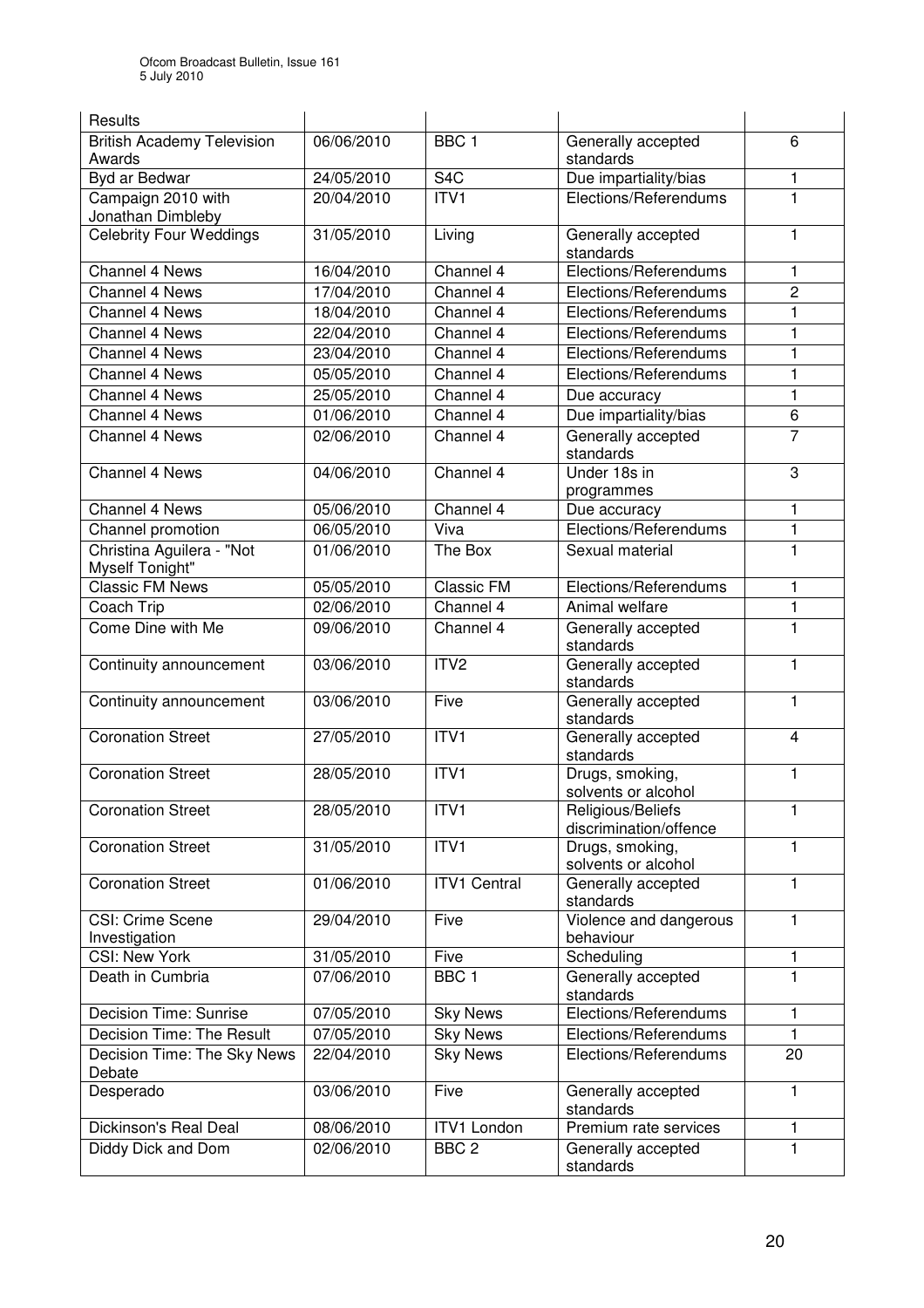| <b>Dispatches</b>               | 15/03/2010 | Channel 4                        | Due Impartiality/Bias                        | 3                        |
|---------------------------------|------------|----------------------------------|----------------------------------------------|--------------------------|
| Dispatches                      | 07/06/2010 | Channel 4                        | Due impartiality/bias                        | 1                        |
| Dispatches                      | 07/06/2010 | Channel 4                        | Offensive language                           | 1                        |
| <b>Drivetime</b>                | 12/05/2010 | <b>BBC Radio</b>                 | Generally accepted                           | 1                        |
| EastEnders                      | 28/05/2010 | <b>Stoke</b><br>BBC <sub>1</sub> | standards<br>Offensive language              | 1                        |
| EastEnders                      | 28/05/2010 | BBC <sub>1</sub>                 | Religious/Beliefs                            | 1                        |
|                                 |            |                                  | discrimination/offence                       |                          |
| EastEnders                      | 31/05/2010 | BBC <sub>1</sub>                 | Generally accepted                           | 1                        |
|                                 |            |                                  | standards                                    |                          |
| EastEnders                      | 09/06/2010 | BBC <sub>1</sub>                 | Generally accepted<br>standards              | $\overline{3}$           |
| EastEnders                      | 09/06/2010 | BBC <sub>1</sub>                 | Race                                         | $\overline{2}$           |
|                                 |            |                                  | discrimination/offence                       |                          |
| EastEnders                      | 09/06/2010 | BBC <sub>1</sub>                 | Religious/Beliefs                            | 1                        |
|                                 |            |                                  | discrimination/offence                       |                          |
| EastEnders                      | 09/06/2010 | BBC <sub>1</sub>                 | Sexual material                              | 1                        |
| EastEnders                      | 09/06/2010 | BBC <sub>1</sub>                 | Violence and dangerous                       | 1                        |
|                                 |            |                                  | behaviour                                    |                          |
| <b>EastEnders Omnibus</b>       | 06/06/2010 | BBC <sub>1</sub>                 | Offensive language                           | 1                        |
| Emmerdale                       | 01/06/2010 | ITVI                             | Generally accepted                           | 1                        |
|                                 |            |                                  | standards                                    |                          |
| Emmerdale                       | 10/06/2010 | <b>ITV1 London</b>               | Generally accepted<br>standards              | 1                        |
| <b>Eurovision Song Contest</b>  | 27/05/2010 | BBC <sub>3</sub>                 | Race                                         | 1                        |
| 2010 Semi-Final 2               |            |                                  | discrimination/offence                       |                          |
| Father and Son                  | 07/06/2010 | ITVI                             | Generally accepted                           | $\overline{2}$           |
|                                 |            |                                  | standards                                    |                          |
| Father and Son                  | 08/06/2010 | ITVI                             | Generally accepted                           | 1                        |
|                                 |            |                                  | standards                                    |                          |
| Five News update                | 07/06/2010 | Five                             | Animal welfare                               | $\overline{\mathcal{A}}$ |
| Foxy Bingo's sponsorship of     | 08/06/2010 | ITVI                             | Generally accepted                           | 1                        |
| The Jeremy Kyle Show            |            |                                  | standards                                    |                          |
| Sponsorship of the Friday       | 09/04/2010 | <b>DM Digital</b>                | Sponsorship credits                          | $\mathbf{1}$             |
| Night movie<br>Gavin and Stacey | 07/06/2010 | BBC <sub>3</sub>                 | Religious/Beliefs                            |                          |
|                                 |            |                                  | discrimination/offence                       | 1                        |
| Harry Hill's the Best of TV     | 04/06/2010 | ITV1                             | Generally accepted                           | 4                        |
| <b>Burp</b>                     |            |                                  | standards                                    |                          |
| Have I Got a Bit More News      | 29/05/2010 | BBC <sub>2</sub>                 | Gender, including                            | 2                        |
| for You                         |            |                                  | Transgender                                  |                          |
|                                 |            |                                  | discrimination                               |                          |
| Have I Got News for You         | 03/06/2010 | BBC <sub>1</sub>                 | Generally accepted                           | 1                        |
|                                 |            |                                  | standards                                    |                          |
| Have I Got News for You         | 03/06/2010 | BBC <sub>1</sub>                 | Sexual orientation<br>discrimination/offence | 1                        |
| Heresy                          | 09/06/2010 | <b>BBC Radio 4</b>               | Offensive language                           | 1                        |
| Holiday Showdown                | 15/05/2010 | ITV <sub>2</sub>                 | Under 18s in                                 | 1                        |
|                                 |            |                                  | programmes                                   |                          |
| Hollyoaks                       | 07/06/2010 | Channel 4                        | <b>Disability</b>                            | 1                        |
|                                 |            |                                  | discrimination/offence                       |                          |
| <b>Horrible Histories</b>       | 31/05/2010 | <b>CBBC</b>                      | Violence and dangerous                       | $\mathbf{1}$             |
|                                 |            |                                  | behaviour                                    |                          |
| Horrible Histories              | 01/06/2010 | <b>CBBC</b>                      | Violence and dangerous                       | 1                        |
|                                 |            |                                  | behaviour                                    |                          |
| Hyundai's sponsorship of Five   | 06/06/2010 | Five                             | Sexual material                              | 1                        |
| Movies                          |            |                                  |                                              |                          |
| Inside Nature's Giants          | 08/06/2010 | Channel 4                        | Animal welfare                               | $\overline{2}$           |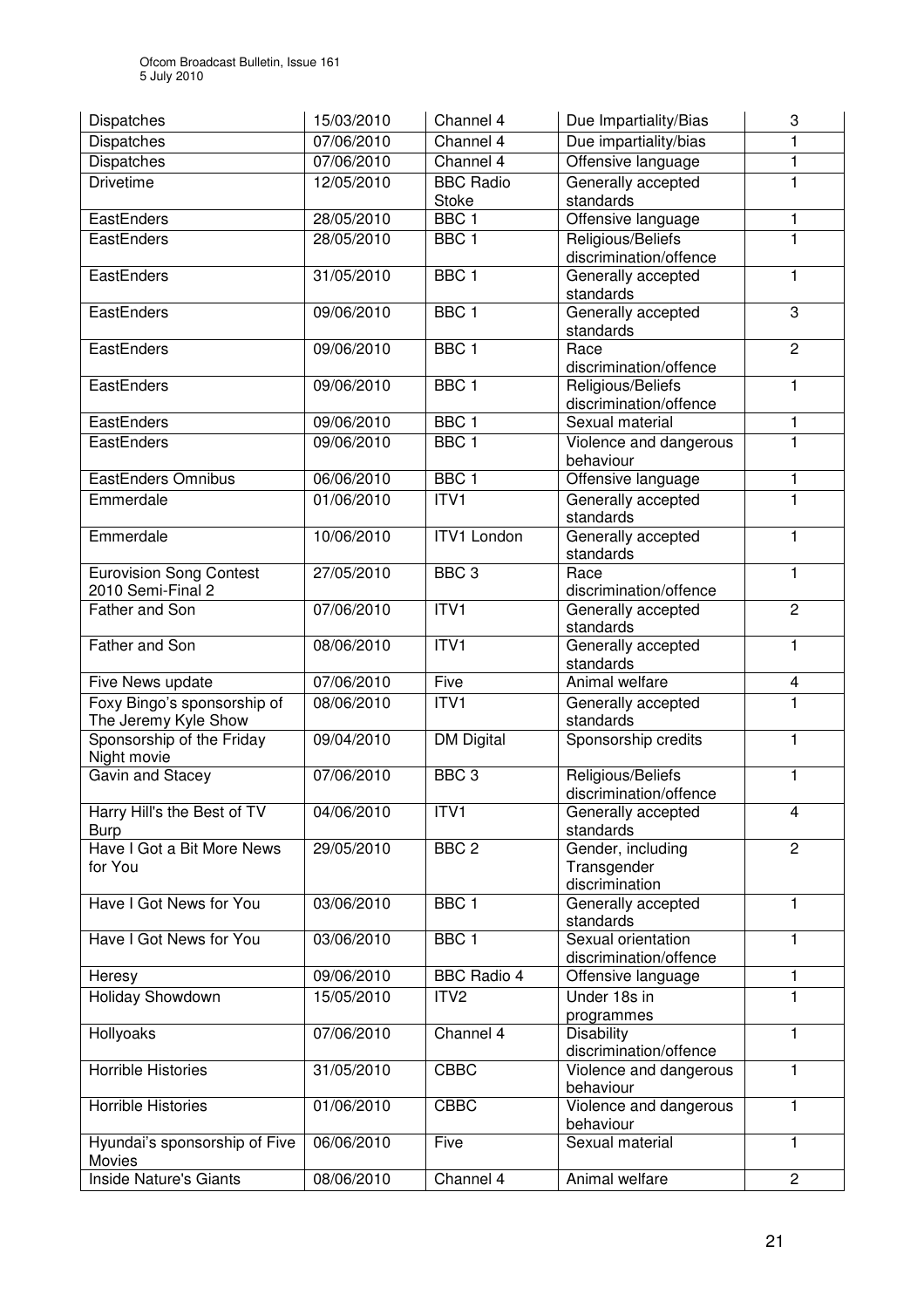| Inside Nature's Giants (trailer)         | 12/06/2010 | Channel 4                       | Generally accepted<br>standards     | 1                       |
|------------------------------------------|------------|---------------------------------|-------------------------------------|-------------------------|
| <b>International Football</b>            | 30/05/2010 | ITVI                            | Race                                | 1                       |
| Highlights                               |            |                                 | discrimination/offence              |                         |
| <b>ITV News</b>                          | 09/04/2010 | ITVI                            | Elections/Referendums               | 1                       |
| <b>ITV</b> News                          | 21/04/2010 | ITV1                            | Elections/Referendums               | $\overline{c}$          |
| <b>ITV News</b>                          | 28/04/2010 | ITV1                            | Elections/Referendums               | 1                       |
| <b>ITV News</b>                          | 30/04/2010 | ITVI                            | Elections/Referendums               | 6                       |
| <b>ITV News</b>                          | 04/05/2010 | ITVI                            | Elections/Referendums               | 1                       |
| <b>ITV News</b>                          | 29/05/2010 | ITVI                            | Generally accepted<br>standards     | 1                       |
| <b>ITV News</b>                          | 02/06/2010 | ITVI                            | Generally accepted<br>standards     | 1                       |
| <b>ITV News</b>                          | 02/06/2010 | ITVI                            | Generally accepted<br>standards     | $\overline{\mathbf{4}}$ |
| <b>ITV News</b>                          | 02/06/2010 | ITVI                            | Under 18s in<br>programmes          | 1                       |
| <b>ITV News</b>                          | 03/06/2010 | ITVI                            | Generally accepted<br>standards     | $\overline{2}$          |
| <b>ITV News</b>                          | 04/06/2010 | ITVI                            | Under 18s in<br>programmes          | $\overline{10}$         |
| <b>ITV News and Weather</b>              | 07/06/2010 | <b>ITV1 Central</b>             | Generally accepted<br>standards     | $\mathbf{1}$            |
| <b>ITV News and Weather</b>              | 09/06/2010 | <b>ITV1 London</b>              | Generally accepted<br>standards     | 1                       |
| <b>ITV News at Ten</b>                   | 15/04/2010 | ITVI                            | Elections/Referendums               | $\mathbf 2$             |
| <b>ITV News at Ten</b>                   | 21/04/2010 | ITVI                            | Elections/Referendums               | 3                       |
| <b>ITV News at Ten</b>                   | 04/06/2010 | ITVI                            | Under 18s in                        | 24                      |
|                                          |            |                                 | programmes                          |                         |
| ITV News at Ten and<br>Weather           | 16/04/2010 | ITVI                            | Elections/Referendums               | $\mathbf{1}$            |
| <b>ITV News at Ten and</b><br>Weather    | 09/06/2010 | <b>ITV1 London</b>              | Generally accepted<br>standards     | $\mathbf{1}$            |
| ITV News at Ten and                      | 10/06/2010 | <b>ITV1 London</b>              | Due impartiality/bias               | $\mathbf{1}$            |
| Weather                                  |            |                                 |                                     |                         |
| Johnny Vaughan                           | 03/06/2010 | Capital Radio                   | Generally accepted<br>standards     | 1                       |
| Junior Apprentice                        | 26/05/2010 | BBC 1                           | Generally accepted<br>standards     |                         |
| Junior Apprentice                        | 10/06/2010 | BBC <sub>1</sub>                | Race<br>discrimination/offence      | 1                       |
| Ken Livingstone                          | 10/04/2010 | <b>LBC 97.3FM</b>               | Elections/Referendums               | 1                       |
| Kidulthood                               | 04/06/2010 | BBC <sub>3</sub>                | Violence and dangerous<br>behaviour | 1                       |
| Leaders' Debate (trailer)                | 22/04/2010 | <b>Sky News</b>                 | Elections/Referendums               | 1                       |
| London Tonight                           | 03/06/2010 | ITV1                            | Due impartiality/bias               | 1                       |
| Lookaround                               | 26/05/2010 | <b>ITV1 Border</b><br>(English) | Generally accepted<br>standards     | 1                       |
| Luther                                   | 01/06/2010 | BBC <sub>1</sub>                | Violence and dangerous<br>behaviour | $\mathbf{1}$            |
| Man vs Fish (trailer)                    | 09/06/2010 | Discovery                       | Animal welfare                      | 1                       |
| Marmite Advert - "Love/Hate"<br>campaign | n/a        | Various                         | Elections/Referendums               | 134                     |
| <b>Meridian News</b>                     | 08/06/2010 | ITV1 (Meridian)                 | Nudity                              | 1                       |
| <b>Midsomer Murders</b>                  | 29/05/2010 | ITVI                            | Violence and dangerous<br>behaviour | 1                       |
| <b>Morning News</b>                      | 13/04/2010 | <b>Sky News</b>                 | Elections/Referendums               | 1                       |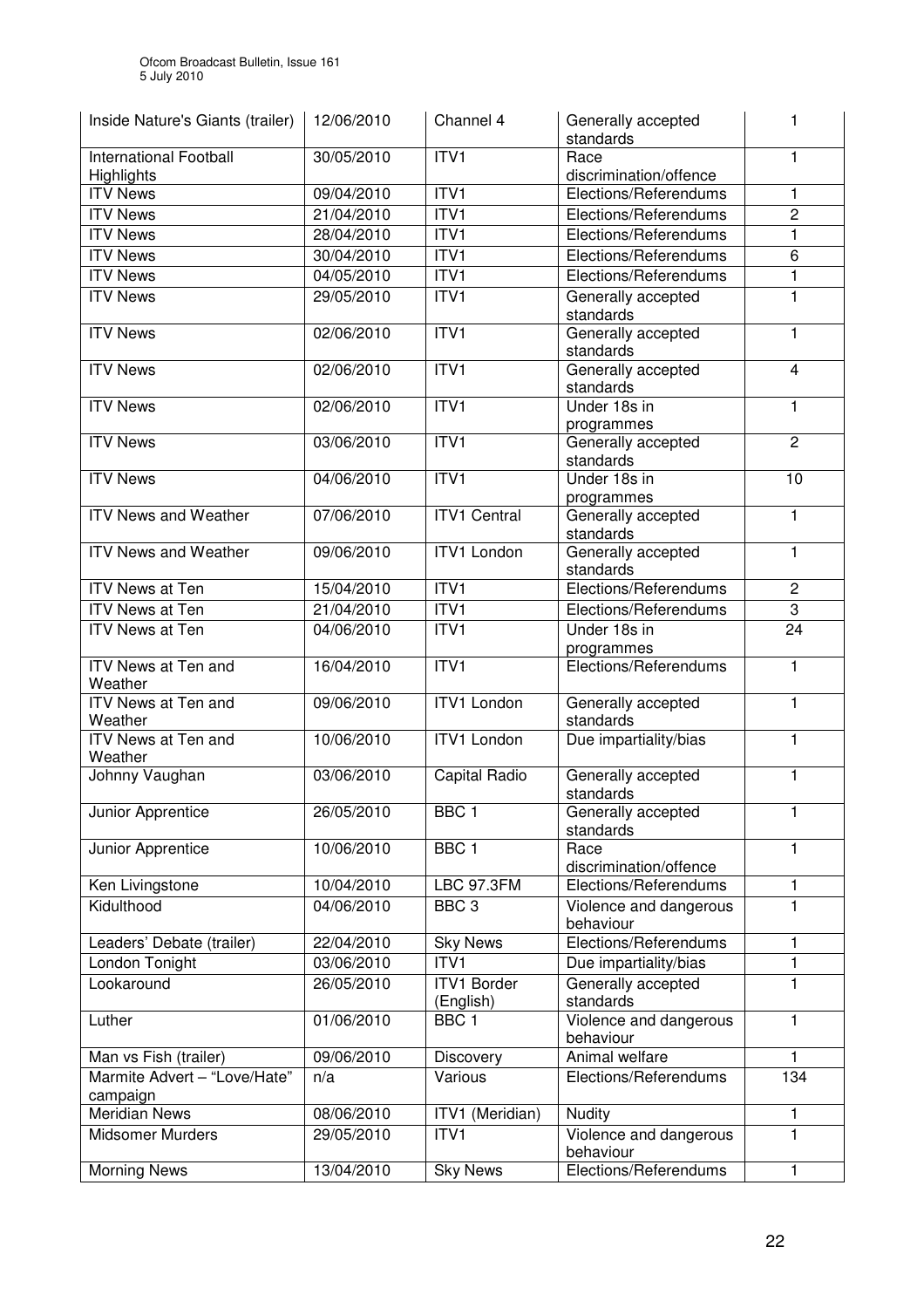| Naked Office (trailer)                                    | 04/06/2010 | Virgin 1              | Nudity                              | 1              |
|-----------------------------------------------------------|------------|-----------------------|-------------------------------------|----------------|
| <b>News</b>                                               | 02/06/2010 | <b>BBC News</b>       | Generally accepted                  | 1              |
|                                                           |            | Channel / Sky         | standards                           |                |
|                                                           |            | <b>News</b>           |                                     |                |
| <b>News</b>                                               | 04/06/2010 | <b>BBC Radio 4</b>    | Under 18s in                        | 5              |
| News Bulletin                                             | 14/04/2010 | <b>LBC 97.3FM</b>     | programmes<br>Elections/Referendums | $\mathbf{1}$   |
|                                                           |            |                       |                                     |                |
| Nick Ferrari                                              | 22/04/2010 | <b>LBC 97.3FM</b>     | Elections/Referendums               | $\overline{c}$ |
| Nixon in the Den                                          | 08/06/2010 | BBC <sub>4</sub>      | Due impartiality/bias               | 1              |
| North East Tonight                                        | 09/06/2010 | <b>ITV1 Tyne Tees</b> | Generally accepted<br>standards     | 1              |
| <b>Party Election Broadcast</b>                           | 26/04/2010 | Channel 4             | Elections/Referendums               | 1              |
| Party Election Broadcast by<br>the British National Party | 26/04/2010 | ITV <sub>1</sub>      | Elections/Referendums               | 4              |
| Party Election Broadcast by<br>the British National Party | 26/04/2010 | BBC1                  | Generally accepted<br>standards     | 13             |
| Party Election Broadcast by                               | 26/04/2010 | BBC1                  | Offensive Language                  | $\overline{c}$ |
| the British National Party                                |            |                       |                                     |                |
| Party Election Broadcast by<br>the British National Party | 26/04/2010 | BBC <sub>2</sub>      | Offensive Language                  | $\overline{2}$ |
| Party Election Broadcast by<br>the British National Party | 26/04/2010 | ITV1                  | Offensive Language                  | $\mathbf{1}$   |
| Party Election Broadcast by<br>the Conservative Party     | 27/04/2010 | ITV1                  | Crime                               | 1              |
| Party Election Broadcast by                               | 27/04/2010 | BBC1                  | Generally accepted                  | $\mathbf{1}$   |
| the Conservative Party<br>Party Election Broadcast by     | 16/04/2010 | ITV1                  | standards<br>Generally accepted     | $\overline{c}$ |
| the Labour Party                                          |            |                       | standards                           |                |
| Party Election Broadcast by                               | 16/04/2010 | ITV1                  | Offensive Language                  | $\overline{c}$ |
| the Labour Party                                          |            |                       |                                     |                |
| Party Election Broadcast on                               | 26/04/2010 | Five                  | Elections/Referendums               | 5              |
| Behalf of the British National                            |            |                       |                                     |                |
| Party                                                     | 23/04/2010 | Five                  |                                     | $\overline{2}$ |
| Party Election Broadcast on<br>Behalf of the English      |            |                       | Due accuracy                        |                |
| Democrats                                                 |            |                       |                                     |                |
| Party Election Broadcast on                               | 28/04/2010 | Five                  | <b>Disability</b>                   | 1              |
| Behalf of the Labour Party                                |            |                       | discrimination/offence              |                |
| <b>Press Preview</b>                                      | 18/04/2010 | <b>Sky News</b>       | Elections/Referendums               | $\overline{2}$ |
| <b>Press Preview</b>                                      | 31/05/2010 | <b>Sky News</b>       | Due impartiality/bias               | 1              |
| PTC Punjabi Music Awards                                  | 11/04/2010 | Music India           | Undue prominence                    | 1              |
| Radio 1's Big Weekend                                     | 22/05/2010 | BBC <sub>3</sub>      | Race                                | $\mathbf{1}$   |
|                                                           |            |                       | discrimination/offence              |                |
| <b>Richard Hammond's</b>                                  | 06/06/2010 | BBC <sub>2</sub>      | Animal welfare                      | 1              |
| <b>Engineering Connections</b>                            |            |                       |                                     |                |
| Rihanna "Rude Boy"                                        | 11/06/2010 | Kiss <sub>FM</sub>    | Offensive language                  | 1              |
| Ross Kemp Middle East                                     | 08/06/2010 | Sky1                  | Due impartiality/bias               | 1              |
| Saturday Live with Chris<br>Roberts                       | 01/05/2010 | <b>Sky News</b>       | Elections/Referendums               | 1              |
| <b>Sikhs and Politics</b>                                 | 21/04/2010 | Sikh Channel          | Elections/Referendums               | 1              |
| <b>Sky News</b>                                           | 15/04/2010 | <b>Sky News</b>       | Elections/Referendums               | 1              |
| <b>Sky News</b>                                           | 20/04/2010 | <b>Sky News</b>       | Elections/Referendums               | 23             |
| <b>Sky News</b>                                           | 22/04/2010 | <b>Sky News</b>       | Elections/Referendums               | 1              |
| <b>Sky News</b>                                           | 26/04/2010 | <b>Sky News</b>       | Elections/Referendums               | 1              |
| <b>Sky News</b>                                           | 27/04/2010 | <b>Sky News</b>       | Elections/Referendums               | 1              |
| <b>Sky News</b>                                           | 01/05/2010 | <b>Sky News</b>       | Elections/Referendums               | $\overline{2}$ |
| <b>Sky News</b>                                           | 04/05/2010 | <b>Sky News</b>       | Elections/Referendums               | 1              |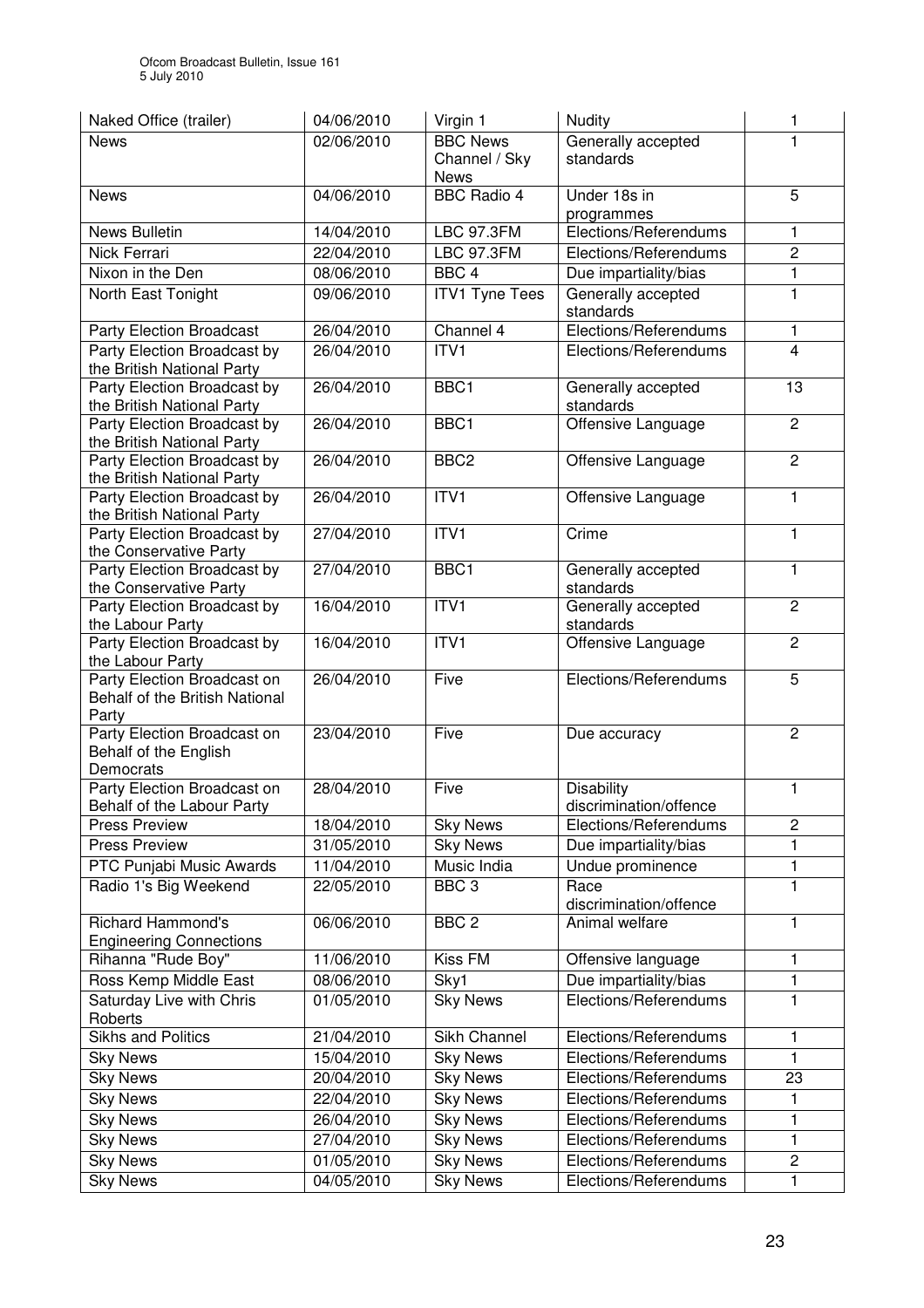| <b>Sky News</b>                                             | 05/05/2010 | <b>Sky News</b>                  | Elections/Referendums                              | 1              |
|-------------------------------------------------------------|------------|----------------------------------|----------------------------------------------------|----------------|
| <b>Sky News</b>                                             | 07/05/2010 | <b>Sky News</b>                  | Elections/Referendums                              | 1              |
| <b>Sky News</b>                                             | 01/06/2010 | <b>Sky News</b>                  | Due impartiality/bias                              | 3              |
| <b>Sky News</b>                                             | 02/06/2010 | <b>Sky News</b>                  | Generally accepted<br>standards                    | $\overline{2}$ |
| <b>Sky News</b>                                             | 04/06/2010 | <b>Sky News</b>                  | Under 18s in<br>programmes                         | $\overline{7}$ |
| <b>Sky News</b>                                             | 09/06/2010 | <b>Sky News</b>                  | Gender, including<br>Transgender<br>discrimination | 1              |
| Sky News at Six                                             | 01/05/2010 | <b>Sky News</b>                  | Elections/Referendums                              | 1              |
| <b>Sky News promo</b>                                       | 04/06/2010 | <b>Sky News</b>                  | Materially misleading                              | 1              |
| <b>Sky Sports News</b>                                      | 03/06/2010 | <b>Sky Sports</b><br><b>News</b> | Animal welfare                                     | 1              |
| Soccer Aid 2010                                             | 06/06/2010 | <b>ITV1 London</b>               | Generally accepted<br>standards                    | 1              |
| Spartacus: Blood and Sand                                   | 25/05/2010 | <b>Bravo</b>                     | Generally accepted<br>standards                    | 3              |
| <b>Steve Allen</b>                                          | 21/05/2010 | <b>LBC 97.3FM</b>                | Gender, including<br>Transgender<br>discrimination | 1              |
| Story of Science Power                                      | 01/06/2010 | BBC <sub>2</sub>                 | Animal welfare                                     | 1              |
| <b>STV News at Six</b>                                      | 25/05/2010 | <b>STV</b>                       | Due impartiality/bias                              | 1              |
| Sukshinder Shinda & Jazzy B<br>- "Bole So Nihal De Jaikare" | 09/05/2010 | <b>Brit Asia TV</b>              | Violence and dangerous<br>behaviour                | 1              |
| Sunday Live with Adam<br><b>Boulton</b>                     | 11/04/2010 | <b>Sky News</b>                  | Elections/Referendums                              | 1              |
| Terry Pratchett's Going Postal                              | 31/05/2010 | Sky1                             | <b>COSTA</b>                                       | 1              |
| <b>Terry Pratchett's Going Postal</b>                       | 01/06/2010 | Sky2                             | Violence and dangerous<br>behaviour                | 1              |
| The Alan Brazil Sports<br><b>Breakfast</b>                  | 09/06/2010 | Talksport                        | Generally accepted<br>standards                    | $\mathbf{1}$   |
| The Dukes of Hazzard                                        | 04/06/2010 | ITVI                             | Generally accepted<br>standards                    | 3              |
| The First Election Debate                                   | 15/04/2010 | ITVI                             | Elections/Referendums                              | 41             |
| The Going Home Show                                         | 08/06/2010 | Absolute Radio                   | Generally accepted<br>standards                    | 1              |
| The Jeremy Kyle Show                                        | 07/06/2010 | ITV1                             | Generally accepted<br>standards                    | 1              |
| The Jeremy Kyle Show                                        | 08/06/2010 | ITV1                             | Generally accepted<br>standards                    | $\mathbf{1}$   |
| The Jewel of the Nile                                       | 30/05/2010 | Channel 4                        | Offensive language                                 | 1              |
| The Leaders' Debate                                         | 29/04/2010 | <b>Sky News</b>                  | Elections/Referendums                              | 1              |
| The Naked Office                                            | 08/06/2010 | Virgin 1                         | <b>Nudity</b>                                      | 1              |
| The Naked Office                                            | 12/06/2010 | Virgin 1                         | Nudity                                             | $\overline{c}$ |
| The Riot                                                    | 20/05/2010 | Saint FM                         | Drugs, smoking,<br>solvents or alcohol             | 1              |
| The Secret Diaries of Miss<br>Anne Lister (trailer)         | 31/05/2010 | BBC <sub>2</sub>                 | Sexual material                                    | 1              |
| The Simpsons                                                | 03/06/2010 | Sky1                             | Animal welfare                                     | 1              |
| The Today Programme                                         | 09/06/2010 | <b>BBC Radio 4</b>               | Offensive language                                 | 1              |
| The Trisha Goddard Show                                     | 08/06/2010 | Five                             | Generally accepted<br>standards                    | 1              |
| The Who - "Who Are You"                                     | 27/05/2010 | Jack FM<br>(Oxford)              | Offensive language                                 | 1              |
| The Whole 19 Yards                                          | 05/06/2010 | ITV1                             | Competitions                                       | 1              |
| The Wright Stuff                                            | 07/06/2010 | Five                             | Generally accepted                                 | 1              |